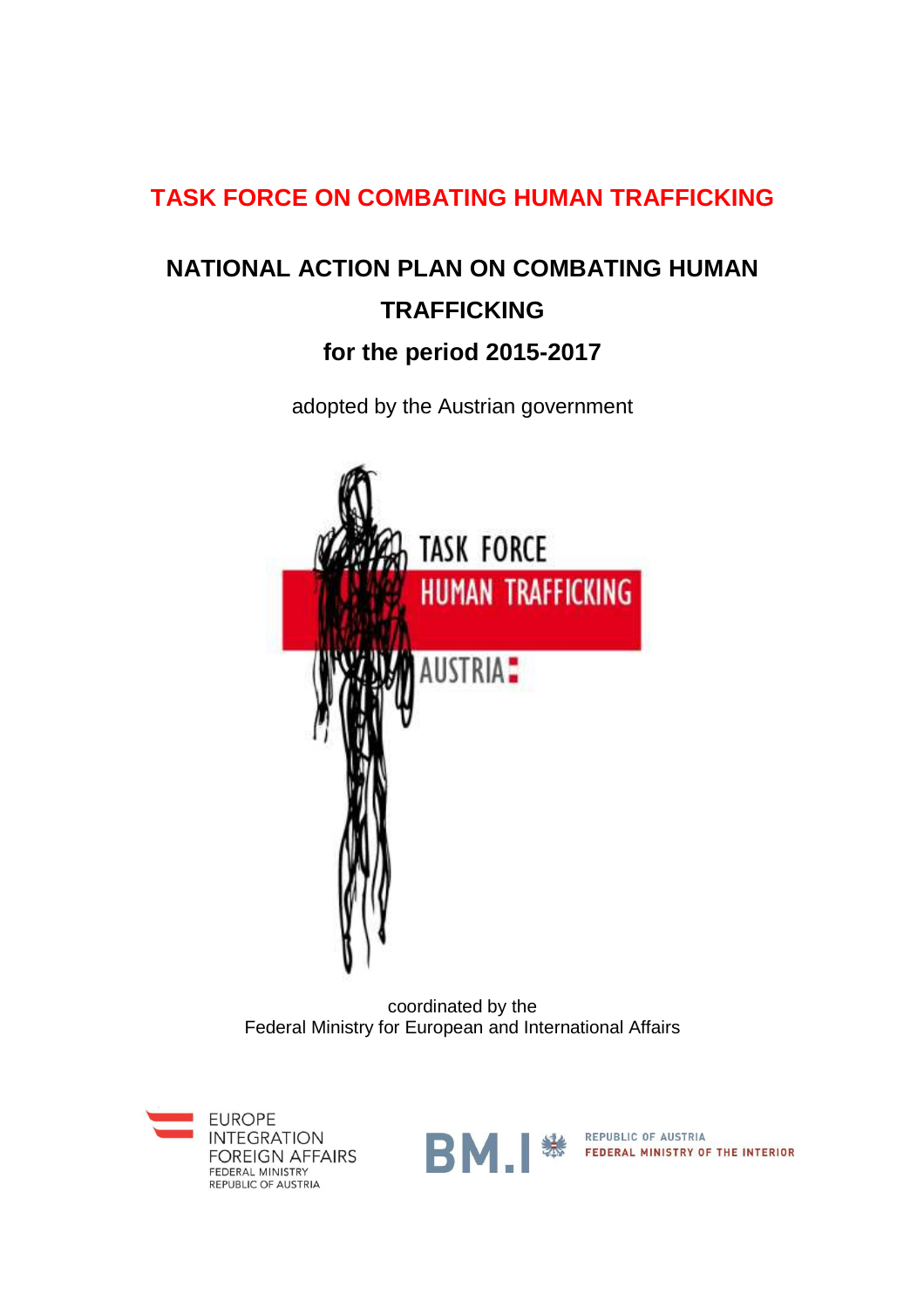### **INTRODUCTION**

l

Human trafficking is a grave violation of the most fundamental human rights. The actual number of victims as well as the illegal financial profits of the perpetrators can only be estimated, however, available data<sup>1</sup> clearly suggest that trafficking in human beings is one of the most profitable illegal business sectors with a comparably low risk for the perpetrators: estimated annual revenues of at least 32 Billion US-Dollars $^2$  compare with only a few convictions. Furthermore, only a small number of victims are actually identified as such.

Austria is affected by human trafficking both as a transit country and target destination. Human trafficking in Austria predominantly involves cases of sexual exploitation, labour exploitation, forced begging and child trafficking. Most of the victims are nationals of eastern EU member States and other European third States, some from Africa (mostly Nigeria) and Asia (mostly Philippines). The victim protection institutions LEFÖ-IBF, MEN VIA and other NGOs, as well as "Drehscheibe" established by the City of Vienna's Municipal Department 11 provide care and support for a total of 250-300 individuals per year.

Austria is a party to all relevant international legal instruments on combating human trafficking including the Protocol to Prevent, Suppress and Punish Trafficking in Persons, Especially Women and Children, supplementing the United Nations Convention against Transnational Organised Crime (UNTOC) since 2005 and the Council of Europe Convention on Action against Trafficking in Human Beings since 2006. By 1 August 2013 Austria has implemented EU-Directive 2011/36/EU on preventing and combating trafficking in human beings and protecting its victims.

To reflect a comprehensive approach in combating human trafficking, the Task Force on Combating Human Trafficking (TF-HT) was set up as the Austrian coordination mechanism by a Ministerial Council Resolution (cf. item no. 22 of the Council Resolution Minutes No. 70 of 9 November 2004) headed by the Federal Ministry for Europe, Integration and International Affairs. Within the Task Force, representatives of all competent ministries, the federal provinces and non-governmental organisations (NGOs) cooperate closely. On 10 March 2009, an Austrian Diplomat, Director General Ambassador Dr. Elisabeth Tichy-Fisslberger was appointed first National Coordinator on Combating Human Trafficking (cf. item 13 of the Council Resolution Minutes No. 10) and chairperson of the Task Force on Combating Human Trafficking. Within the Task Force, individual working groups on child trafficking (headed by the Federal Ministry for Family and Youth), prostitution (headed by the Federal Ministry for Education and Women) and on labour exploitation (headed by the Federal Ministry for Labour, Social Affairs and Consumer Protection) have been set up.

The main tasks of the TF-HT and its working groups include the preparation and implementation of the Austrian national action plans as well as regular reporting to the Federal Government, the National Assembly and the European Commission. Moreover, the Federal Ministry for Europe, Integration and International Affairs annually organises a public event on the occasion of the EU Anti-Trafficking Day in October. The Task Force serves as the national contact point for, *inter* alia, the EU, international organisations and governments of third States.

<sup>&</sup>lt;sup>1</sup> United Nations – UNODC Global Report http://www.unodc.org/documents/data-andanalysis/glotip/GLOTIP\_2014\_full\_report.pdf; ILO on Forced Labour (including forced sex work) http://www.ilo.org/global/topics/forced-labour/publications/profits-of-forced-labour-2014/lang--en/index.htm; EU-Eurostat http://ec.europa.eu/anti-trafficking/node/4810;

<sup>&</sup>lt;sup>2</sup> http://www.unodc.org/documents/human-trafficking/UNVTF\_fs\_HT\_EN.pdf.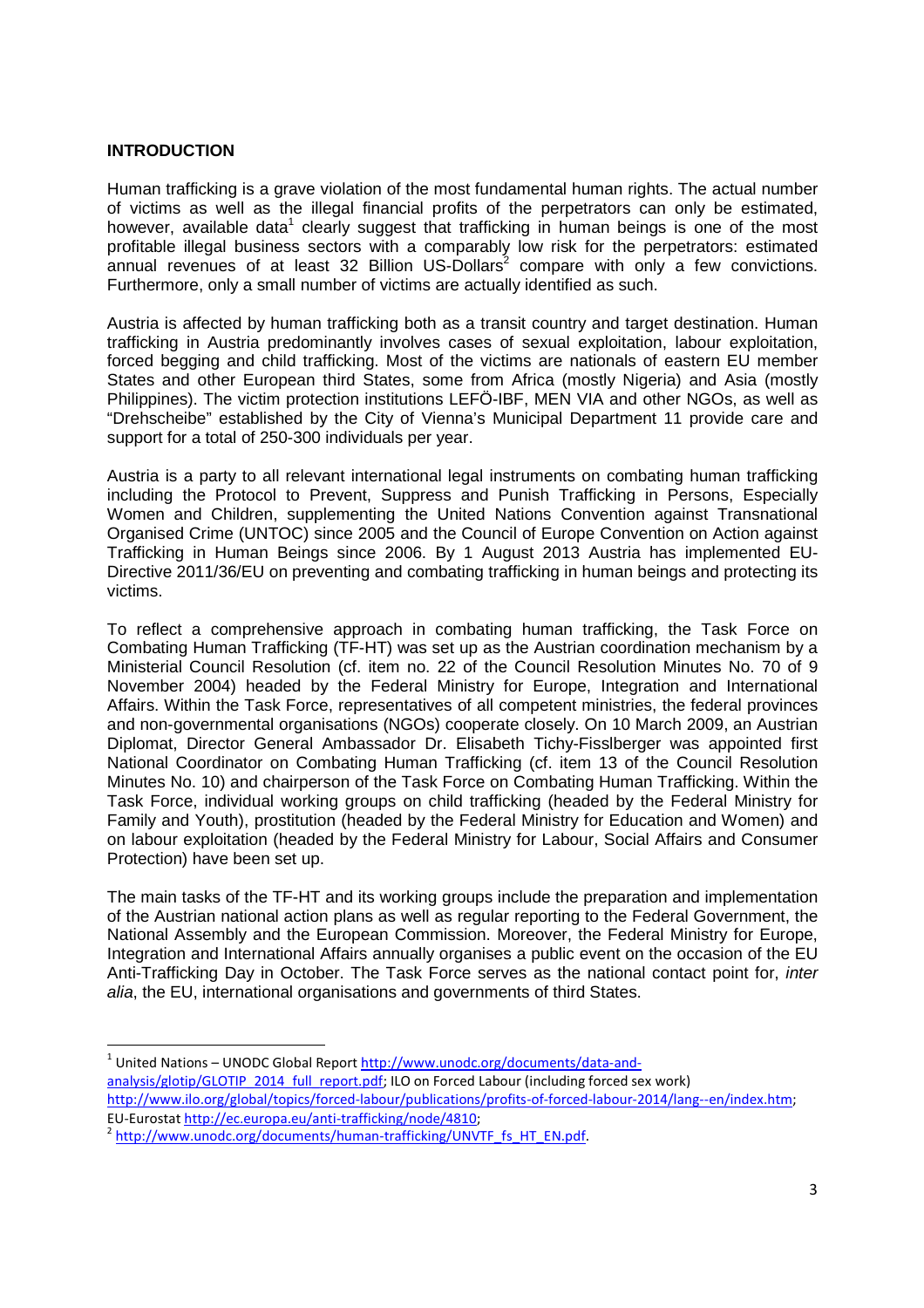Annual and triennial reports cover the work of the Task Force and all activities related to combating human trafficking.<sup>3</sup> The First Austrian Report on Combating Human Trafficking for the period of 2007-2009 (cf. item 13 of the Council Resolution Minutes No. 10) was adopted on 10 March 2009, the Second Austrian Report for the period of 2009-2011 on 20 March 2012 (cf. item 20 of the Council Resolution Minutes No. 135). The Third Austrian Report on Combating Human Trafficking for the period of 2012-2014, as well as the National Action Plan 2015-2017 and the reports of the working groups on child trafficking, prostitution and labour exploitation will be submitted to the Austrian Government and National Assembly.

The working groups on child trafficking and prostitution were set up in 2007 and have already produced two reports (for the period of 2007-2009 and 2009-2011) preceding the recent report for the period of 2012-2014. The working group on human trafficking for the purpose of labour exploitation was set up in 2012 and will submit a report for the first time this year. All three working groups proved to be very useful platforms for information exchange and discussions as well as for the operative implementation of practical measures. Hence, the next national action plan envisages their continuation.

Close collaboration with the federal provinces, whose representatives are members of the Task Force and its working groups, is of key importance. The second annual event with representatives of the federal provinces was held on 8 July 2013 in Graz and the third annual event on 3 June 2014 in Linz. In the course of the evaluation of the implementation of the Council of Europe Convention on Action against Trafficking in Human Beings by Austria, the Council of Europe Expert Committee GRETA visited Austria on 11 December 2014.

Representatives of civil society, including non-governmental organisations, play an active role in the Task Force and its working groups and in preparing and implementing the national action plan. The institutionalised collaboration in this framework between authorities and NGOs ensures a realistic assessment, whether national measures are successful in terms of a victimcentred approach. Likewise, the investigative work of the police and criminal proceedings benefit from the involvement of victim protection institutions from the very beginning. This cooperation has contributed significantly to successful legal proceedings against perpetrators. There are several NGOs in Austria that are actively involved in combating human trafficking. The NGO LEFÖ-IBF (Intervention Centre for Trafficked Women) has a special position insofar, as it acts, unlike other NGOs, on the basis of a government mandate granted under Art. 25 of the Austrian Security Police Act. Accordingly, LEFÖ-IBF is mentioned in the National Action Plan as responsible for the implementation of certain measures. Other players such as the NGO ECPAT Austria, the research institution Ludwig Boltzmann Institute of Human Rights and since 2014 the support institution for male victims of human trafficking MEN VIA, have also become members of the Task Force and important partners regarding the preparation and implementation of the National Action Plan 2015-2017. However, the TF-HT also collaborates closely with other national NGOs and institutions.

Due to the expertise of the Task Force, Austria takes up a competent and active role in combating human trafficking on a European and international level and contributes to and launches several initiatives. Austria intensively collaborates with international organisations including UNODC (United Nations Office on Drugs and Crimes in Vienna), the Council of Europe, the OSCE (Organisation for Security and Cooperation in Europe) and the IOM (International Organisation for Migration). Austria is also actively involved in the network of

l

<sup>&</sup>lt;sup>3</sup> all reports are available at <u>http://www.bmeia.gv.at/en/european-foreign-policy/human-rights/priorities-of-</u> austrian-human-rights-policy/combatting-trafficking-in-human-beings/;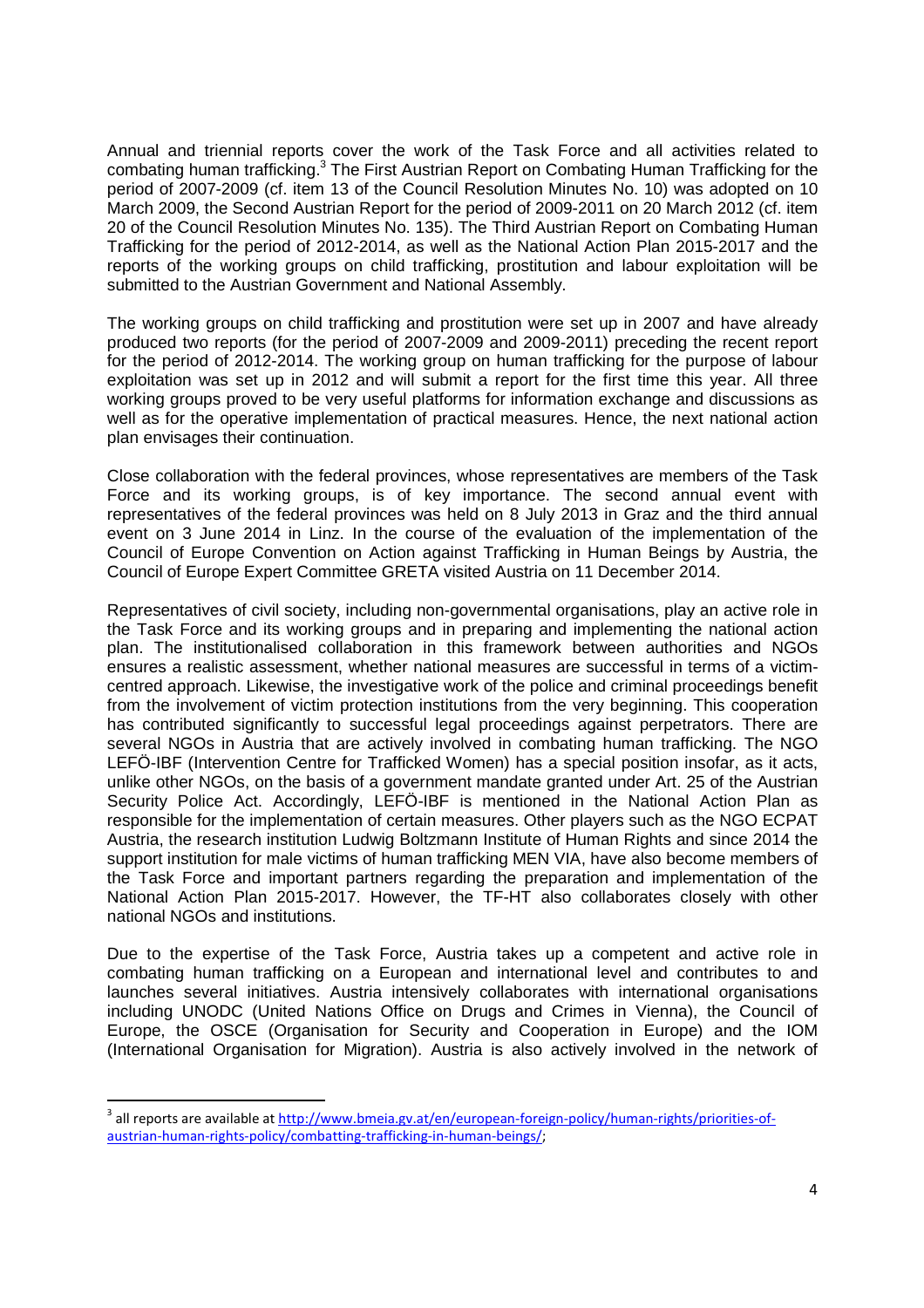National Rapporteurs (Berichterstatter) or Equivalent Mechanisms on Human Trafficking of the European Union chaired by the EU Anti-Trafficking Coordinator.

Up until now, three national action plans have been adopted by the Federal Government (for the period of 2007-2009, cf. item 24 of the Council Resolution Minutes No. 8 of 28 March 2007, for the period of 2009-2011, cf. item 13 of the Council Resolution Minutes No. 10 of 10 March 2009, for the period of 2012-2014, cf. item 20 of the Council Resolution Minutes No. 135 of 20 March 2012). The national action plans reflect the comprehensive approach taken in combating human trafficking and cover national and international coordination and cooperation, prevention, victim protection, criminal prosecution as well as evaluation and monitoring.

The fourth National Action Plan 2015-2017 builds on prior action plans but also includes new elements derived from practical experience, recommendations of the working groups and evaluations by international organisations (in particular the GRETA monitoring mechanism of the Council of Europe).

Chapter I, entitled "National and International Coordination and Cooperation", deals with activities aimed at further developing the Task Force, strengthening cooperation with the federal provinces and the social partners as well as participation and collaboration in programmes and projects at a European and international level.

Measures contained in Chapter II, entitled "Prevention", are geared towards raising awareness of the Austrian population and among specifically identified occupational groups of the issue of human trafficking. The chapter also includes activities on strengthening the legal framework for preventive measures. Entitled "Victim Protection", Chapter III contains activities which contribute to identifying potential victims of human trafficking as well as measures aimed at ensuring the provision of comprehensive counselling, care and support as well as improving the social integration of victims of human trafficking. This chapter also includes specific supplementary measures relating to the protection of child victims. The actions outlined in Chapter IV "Criminal Prosecutions" contain activities for the assessment of existing legal rules (pertaining to the area of criminal law) as well as cooperation between NGOs and law enforcement authorities. Chapter V, entitled "Evaluation and Monitoring", assesses the measures against human trafficking Austria has taken thus far and aims for extended research in this field.

Austria has implemented important measures in all areas of combating human trafficking. Still, efforts must be consequently continued. Therefore, the next National Action Plan provides for the continuation of training and sensitisation measures and contains the following priorities:

The working group on human trafficking for the purpose of labour exploitation has made significant progress, by, for instance, developing indicators for the identification of victims of labour exploitation. Further activities should build on these efforts. Furthermore, criminal provisions regarding exploitation should be analysed as to their adequacy.

In the field of victim protection, enhanced access to the labour market including qualification measures, compensation and the application of the non-punishment clause will be addressed.

Challenges remain as far as access to compensation for victims of human trafficking, in particular the enforcement of awarded compensation, are concerned. In order to achieve that victims receive the awarded compensation and to prevent perpetrators from benefitting from criminal activities, the possibility of enacting further legal provisions in this area, also in light of international experience, should be assessed.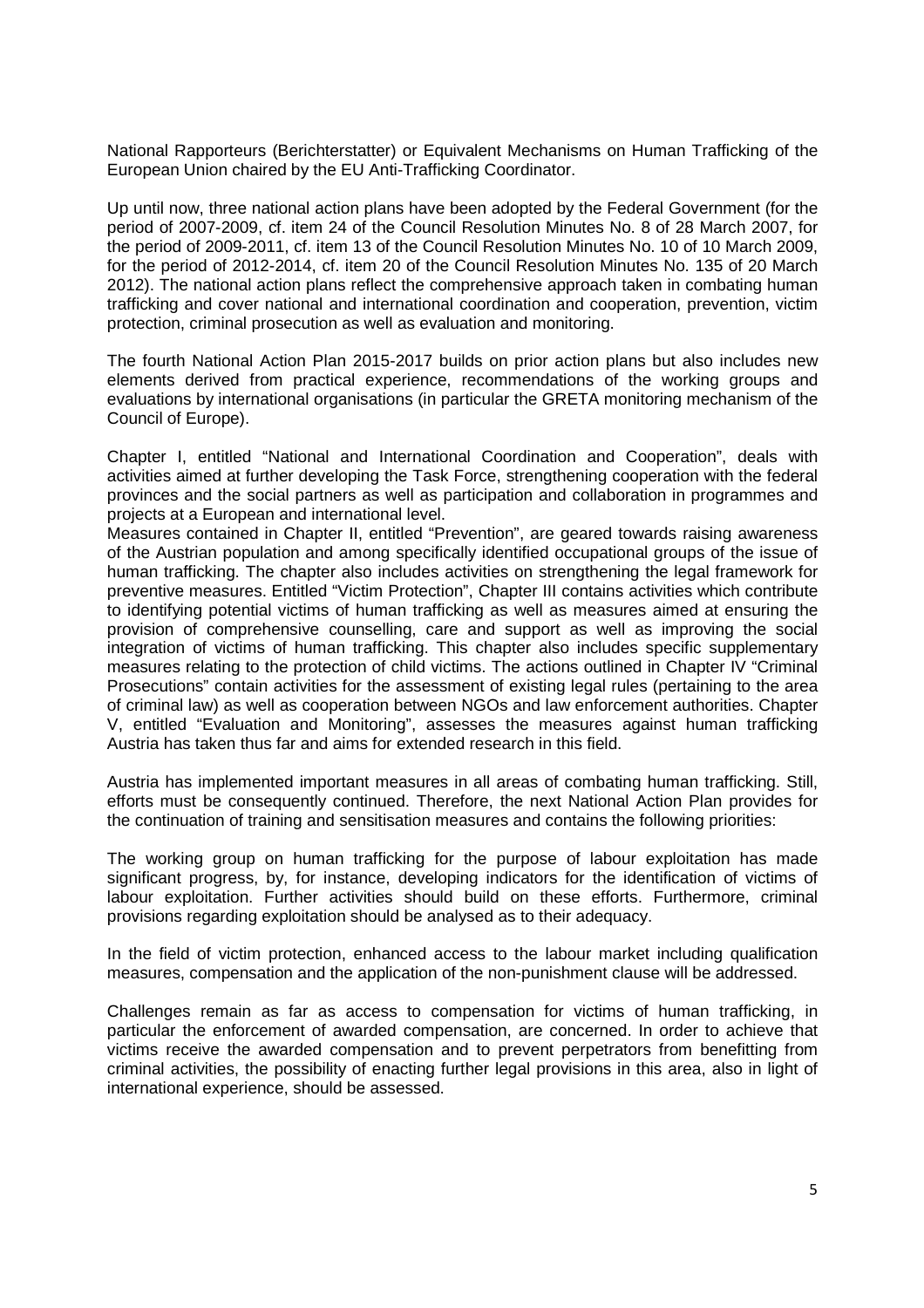The work by the working group on child trafficking on a draft instruction manual for the identification and support of victims of child trafficking, which is already quite advanced, should be finalised as soon as possible. The cross-linking and training of all relevant stakeholders, in particular in the federal provinces, should be enhanced.

The Task Force promotes further developing the legal framework and will thus examine potential accession to new legal instruments of the ILO (International Labour Organisation) and the Council of Europe as well as improvement of national laws.

One of the major challenges that remain is to improve the situation in countries of origin. Despite budgetary constraints, further projects and international cooperation against human trafficking must be supported. In light of the still unknown budgetary means for the implementation of the National Action Plan 2015-2017, activities with financial implications may only be implemented according to the financial means available.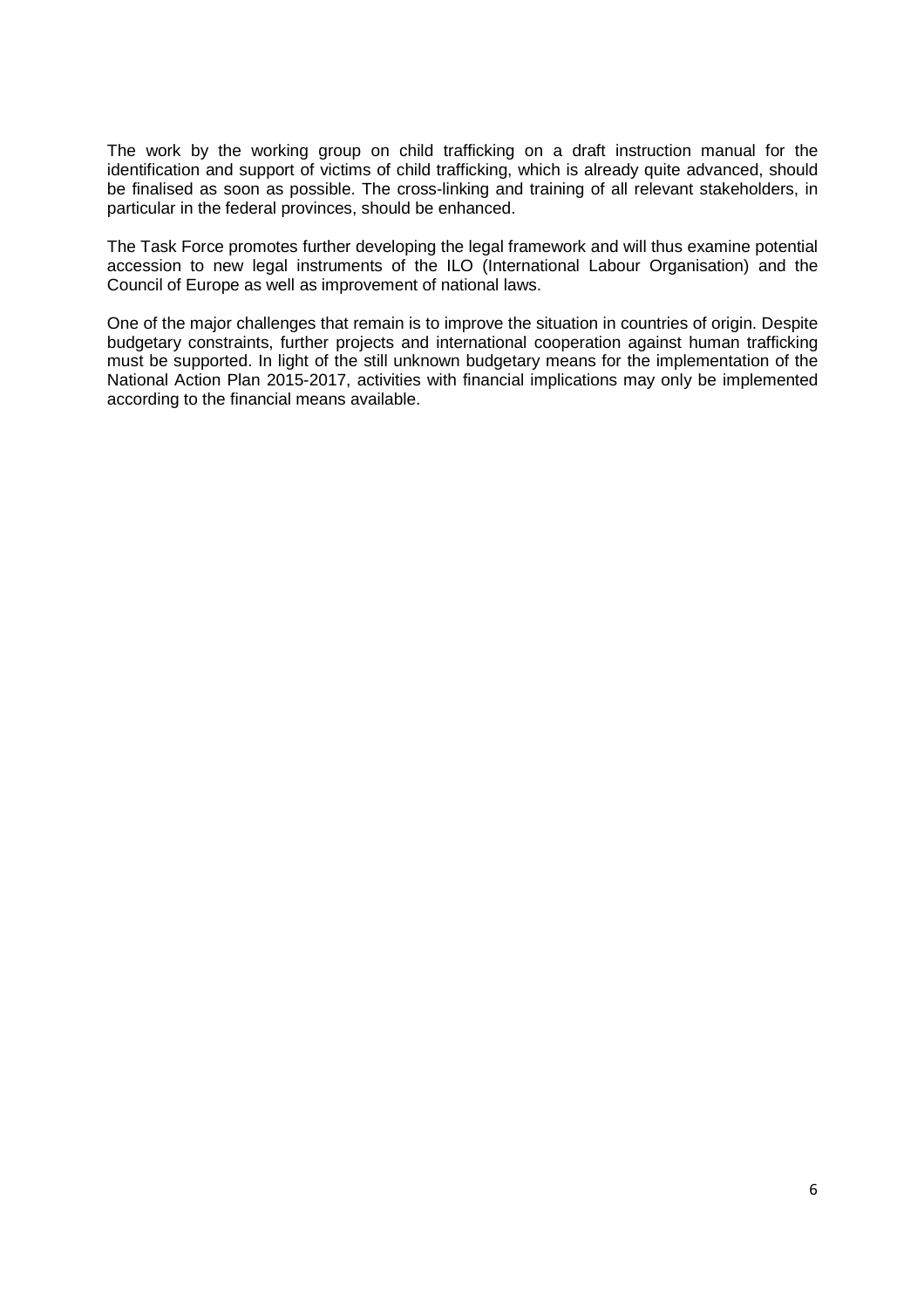| L                                                                                                    | <b>National and International Coordination and Cooperation</b>                                                      |                |                                                                                                                                                                                                           |                   |  |
|------------------------------------------------------------------------------------------------------|---------------------------------------------------------------------------------------------------------------------|----------------|-----------------------------------------------------------------------------------------------------------------------------------------------------------------------------------------------------------|-------------------|--|
| <b>Objective 1</b><br>Strengthening coordination and cooperation at national and international level |                                                                                                                     |                |                                                                                                                                                                                                           |                   |  |
|                                                                                                      | <b>Actions</b>                                                                                                      | Time-<br>table | <b>Responsibilities/</b><br><b>Implementation</b>                                                                                                                                                         | <b>Indicators</b> |  |
| 1.1.                                                                                                 | Continuation of the activities performed by the Task Force<br>on Combating Human Trafficking (TF-HT)                | Year 1-3       | <b>Federal Ministry for</b><br><b>European and</b><br><b>International Affairs in</b><br>cooperation with competent<br>ministries/<br>agencies/institutions/federal<br>provinces/partner<br>organisations | Meetings, report  |  |
| 1.2                                                                                                  | Continuation of the activities performed by the Working<br>Group on "Child Trafficking" established under the TF-HT | Year 1-3       | <b>Federal Ministry for Family</b><br>and Youth in cooperation<br>with competent ministries/<br>federal provinces/partner<br>organisations                                                                | Meetings, report  |  |
| 1.3                                                                                                  | Continuation of the activities performed by the Working<br>Group on "Prostitution" established under the TF-HT      | Year 1-3       | <b>Federal Ministry for</b><br><b>Education and Women's</b><br>Affairs in cooperation with<br>competent ministries/<br>agencies/institutions/federal<br>provinces/partner<br>organisations                | Meetings, report  |  |
| 1.4                                                                                                  | Continuation of the activities performed by the Working                                                             | Year 1-3       | <b>Federal Ministry of Labour,</b>                                                                                                                                                                        | Meetings, report  |  |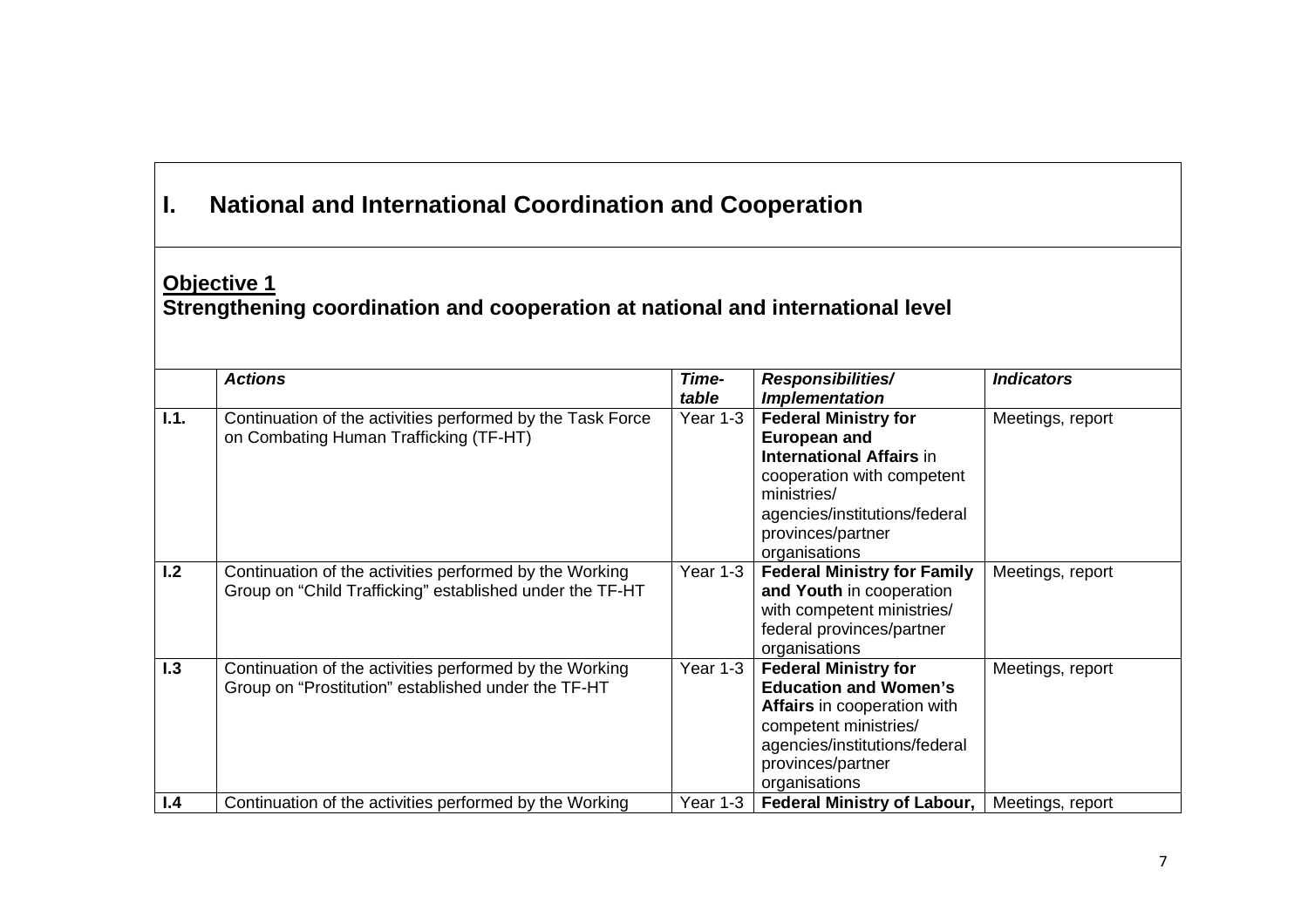|                  | Group on "Human Trafficking for the Purpose of Labour<br>Exploitation" established under the TF-HT                                                                  |          | <b>Social Affairs and</b><br><b>Consumer Protection in</b><br>cooperation with competent<br>ministries/federal<br>provinces/agencies/<br>institutions/partner<br>organisations                            |                                                                       |
|------------------|---------------------------------------------------------------------------------------------------------------------------------------------------------------------|----------|-----------------------------------------------------------------------------------------------------------------------------------------------------------------------------------------------------------|-----------------------------------------------------------------------|
| $\overline{1.5}$ | Regular exchange of information with representatives of<br>the federal provinces (Bundesländer) within the framework<br>of TF-HT and working group meetings         | Year 1-3 | <b>Federal Ministry for</b><br><b>European and</b><br><b>International Affairs in</b><br>cooperation with competent<br>ministries/federal<br>provinces/agencies/<br>institutions/partner<br>organisations | Report, preparation of a<br>list of contact persons                   |
| 1.6              | Staging of an annual event with representatives of the<br>federal provinces on province-specific thematic priorities                                                | Year 1-3 | <b>Federal Ministry for</b><br><b>European and</b><br><b>International Affairs in</b><br>cooperation with competent<br>ministries/federal<br>provinces/agencies/<br>institutions/partner<br>organisations | Staging of the event,<br>report                                       |
| $\overline{1.7}$ | Regular exchange of information with representatives of<br>foreign diplomatic representations in Austria on specific<br>issues and topics                           | Year 1-3 | <b>Federal Ministry for</b><br><b>European and</b><br><b>International Affairs in</b><br>cooperation with competent<br>ministries/agencies/<br>institutions/partner<br>organisations                      | Measures focusing on<br>the respective thematic<br>priorities, report |
| 1.8              | Active and continuous participation/presence of members<br>of the TF-HT in national and international<br>bodies/conferences/events, dealing with the topic of human | Year 1-3 | The respective competent<br>ministries in cooperation<br>with competent                                                                                                                                   | Contribution/report                                                   |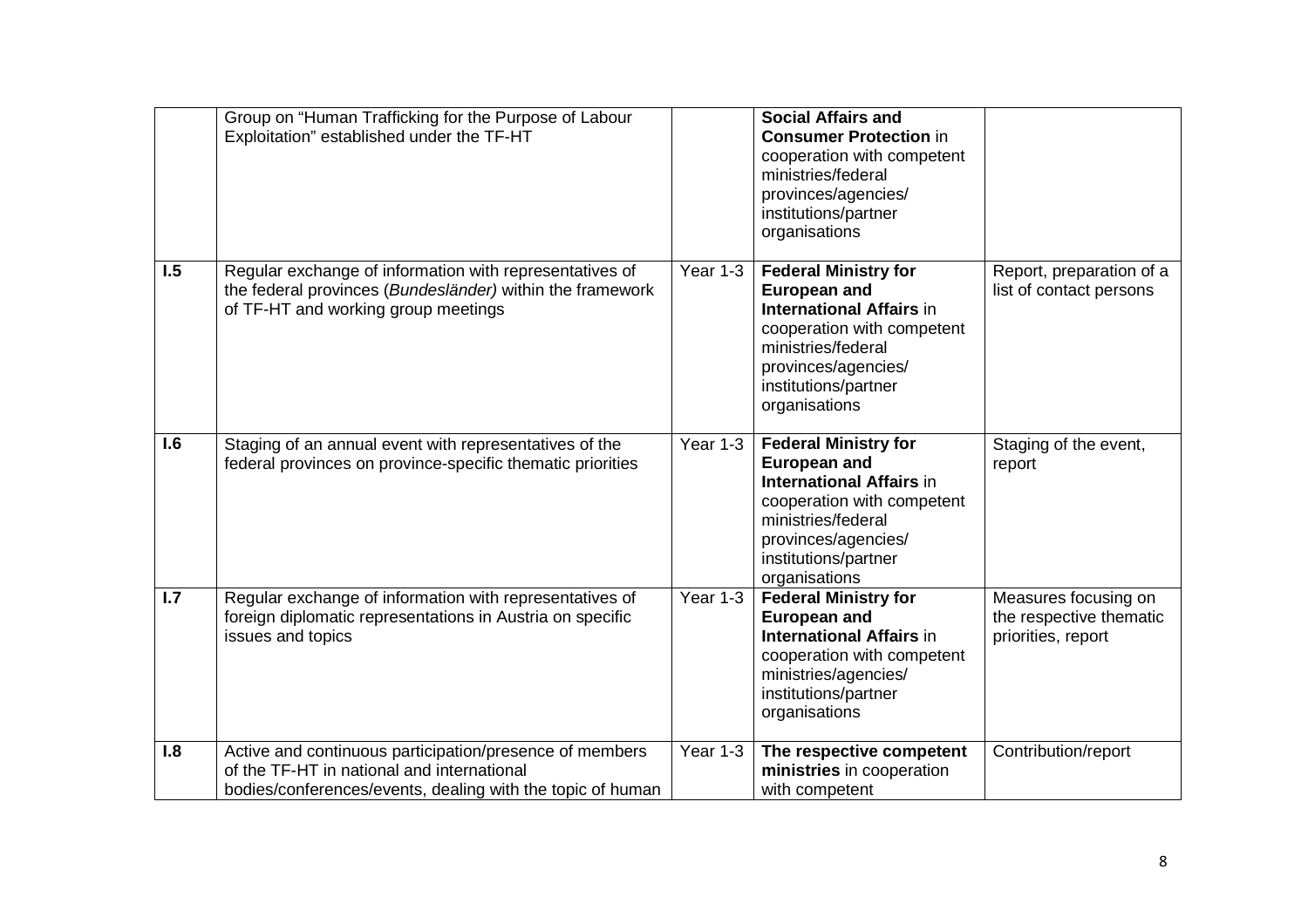|                                                                                           | trafficking                                                                                                                                                                                                                                                                                                                                                            |                | agencies/institutions/partner<br>organisations                                                                                                                                    |                                                 |  |
|-------------------------------------------------------------------------------------------|------------------------------------------------------------------------------------------------------------------------------------------------------------------------------------------------------------------------------------------------------------------------------------------------------------------------------------------------------------------------|----------------|-----------------------------------------------------------------------------------------------------------------------------------------------------------------------------------|-------------------------------------------------|--|
| 1.9                                                                                       | Seconding experts to/participation of experts in national<br>and international projects focusing on combating human<br>trafficking                                                                                                                                                                                                                                     | Year $1-3$     | The respective competent<br>ministries in cooperation<br>with competent<br>agencies/institutions/partner<br>organisations                                                         | Contribution/report                             |  |
| 1.10                                                                                      | Regular exchange of information with representatives of<br>the social partners within the framework of the TF-HT and<br>working group meetings                                                                                                                                                                                                                         | Year 1-3       | The respective competent<br>ministries in cooperation<br>with competent<br>agencies/institutions/partner<br>organisations                                                         | Report                                          |  |
| 1.11                                                                                      | Staging of an event with representatives of the social<br>partners on specific issues and topics                                                                                                                                                                                                                                                                       | Year 1-3       | The respective competent<br>ministries in cooperation<br>with competent<br>agencies/institutions/partner<br>organisations                                                         | Staging of the event,<br>report                 |  |
| <b>Objective 2</b><br>Fighting poverty and increasing human security in partner countries |                                                                                                                                                                                                                                                                                                                                                                        |                |                                                                                                                                                                                   |                                                 |  |
|                                                                                           | <b>Actions</b>                                                                                                                                                                                                                                                                                                                                                         | Time-<br>table | Responsibilities/<br><b>Implementation</b>                                                                                                                                        | <b>Indicators</b>                               |  |
| 1.12                                                                                      | Repatriation/return of migrants, particularly of victims<br>of human trafficking, undertaking utmost efforts to<br>ensure reintegration and security in the country of<br>origin by way of a coordinated support programme<br>within the framework of projects (including e.g. risk<br>assessment, monitoring, support), exchange of<br>information for family tracing | Year 1-3       | <b>Federal Ministry of the</b><br>Interior, ADA/ADC <sup>4</sup> ,<br>LEFÖ-IBF in cooperation<br>with competent<br>ministries/agencies/<br>institutions/<br>partner organisations | Implemented projects;<br>implementation reports |  |

<sup>4</sup> Austrian Development Cooperation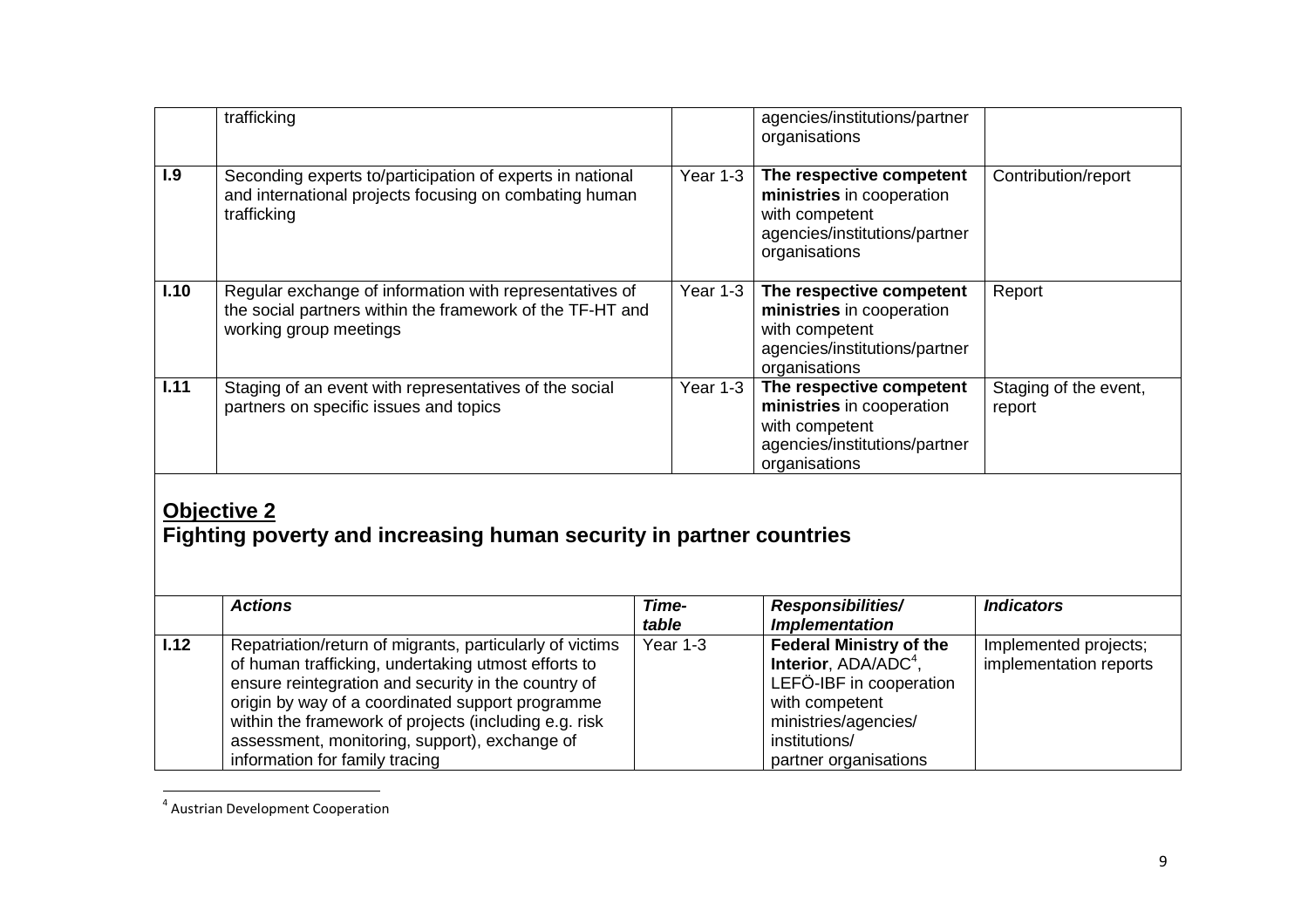| 1.13 | Support/development of projects focusing on the<br>implementation of preventive measures (e.g.<br>awareness-raising and information events/campaigns<br>as well as promotion of the economic activities of<br>vulnerable groups, particularly women and girls)                                                                         | Year 1-3 | <b>ADA/ADC</b> in cooperation<br>with competent<br>ministries/agencies/<br>institutions/partner<br>organisations | Implemented<br>projects/project report<br>and/or documentation |
|------|----------------------------------------------------------------------------------------------------------------------------------------------------------------------------------------------------------------------------------------------------------------------------------------------------------------------------------------|----------|------------------------------------------------------------------------------------------------------------------|----------------------------------------------------------------|
| 1.14 | Support/development of projects focusing on the<br>implementation of measures aimed at victim<br>protection, particularly promotion of victim-protection<br>institutions offering psychological, medical and legal<br>counselling and support as well as vocational training<br>activities                                             | Year 1-3 | <b>ADA/ADC</b> in cooperation<br>with competent<br>ministries/agencies/<br>institutions/partner<br>organisations | Implemented<br>projects/project report<br>and/or documentation |
| 1.15 | Promotion of projects in the field of cross-border<br>exchange, capacity building, mutual learning and<br>networking of institutions and (civil society)<br>organisations, including with respect to identification<br>of victims of human trafficking and gender-based<br>crime, counselling, advice and support, criminal<br>justice | Year 1-3 | <b>ADA/ADC</b> in cooperation<br>with competent<br>ministries/agencies/<br>institutions/partner<br>organisations | Implemented<br>projects/project report<br>and/or documentation |

# **Objective 3 Strengthening cooperation and coordination at bilateral, EU and international level**

|      | <b>Actions</b>                                                                                                                                                                               | Time-<br>table | <b>Responsibilities/</b><br><b>Implementation</b>                                                                                                            | <b>Indicators</b>                       |
|------|----------------------------------------------------------------------------------------------------------------------------------------------------------------------------------------------|----------------|--------------------------------------------------------------------------------------------------------------------------------------------------------------|-----------------------------------------|
|      |                                                                                                                                                                                              |                |                                                                                                                                                              |                                         |
| 1.16 | Development/promotion of the cooperation between<br>the Federal Ministry of the Interior and "Drehscheibe<br>Wien" with priority countries, in the context of<br>combating child trafficking | Year 1-3       | <b>Federal Ministry of the</b><br><b>Interior, City of Vienna</b><br>in cooperation with the<br>competent agencies/<br>institutions/partner<br>organisations | Supported activities,<br>report         |
| 1.17 | Examination of the possibility of EU co- financing as<br>well as active participation in EU tenders and calls<br>for projects                                                                | Year 1-3       | The competent ministries<br>or partner organisations                                                                                                         | Implemented projects,<br>project report |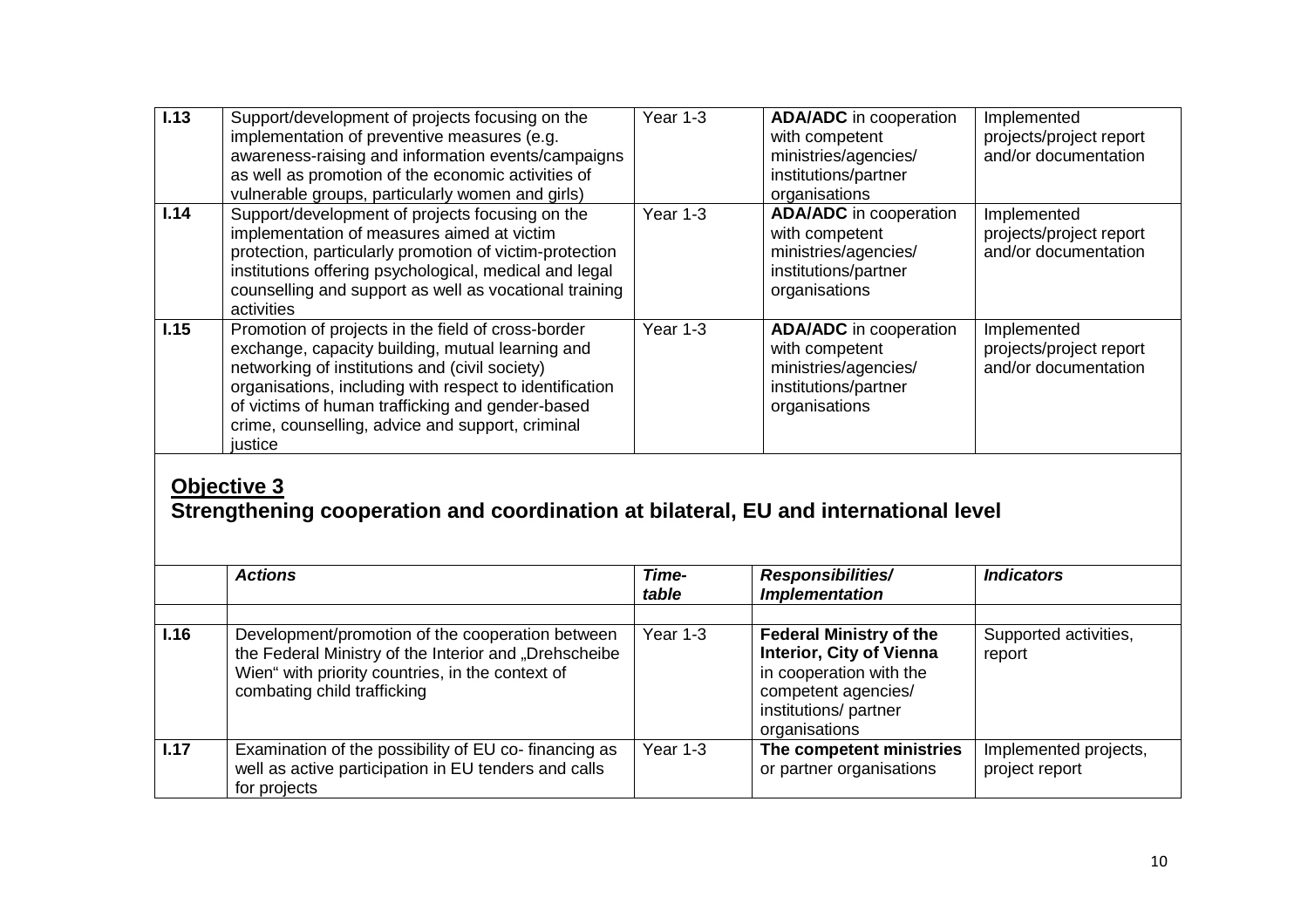| 1.18                                                                                                              | Support for projects in the framework of international<br>organisations                                                                                                                                                                                                                                                                                                                              | Year 1-3 | <b>Federal Ministry for</b><br><b>European and</b><br><b>International Affairs, the</b><br>competent ministries                                                                         | Supported activities,<br>report |
|-------------------------------------------------------------------------------------------------------------------|------------------------------------------------------------------------------------------------------------------------------------------------------------------------------------------------------------------------------------------------------------------------------------------------------------------------------------------------------------------------------------------------------|----------|-----------------------------------------------------------------------------------------------------------------------------------------------------------------------------------------|---------------------------------|
| 1.19                                                                                                              | Support for the UN Trust Fund for victims of human<br>trafficking                                                                                                                                                                                                                                                                                                                                    | Year 1-3 | <b>Federal Ministry for</b><br><b>European and</b><br><b>International Affairs</b>                                                                                                      | Supported activities,<br>report |
| 1.20                                                                                                              | Support for the regional project "Preventing and<br>Combating all Forms of Trafficking in Women:<br>Improving Transnational Coordination and<br>Cooperation; Developing and Strengthening<br>Networks and Partnerships with Third Countries"<br>(Regionale Implementierungsinitiative) with a special<br>focus on labour exploitation (in particular trafficking<br>in women) and collection of data | Year 1-3 | <b>Federal Ministry for</b><br><b>Education and Women's</b><br><b>Affairs, Federal Ministry</b><br>of Labour, Social Affairs<br>and Consumer<br>Protection, the competent<br>ministries | Supported activities,<br>report |
| 1.21                                                                                                              | Conducting bilateral operational consultations as<br>well as exchange of best practices with EU Member<br>States, particularly the Schengen enlargement states<br>Bulgaria and Romania, aimed at preventing and<br>combating human trafficking                                                                                                                                                       |          | <b>Federal Ministry of the</b><br>Interior in cooperation with<br>competent ministries,<br>agencies/institutions/<br>partner organisations                                              | Supported activities,<br>report |
| 1.22                                                                                                              | Conducting bilateral operational consultations as<br>well as exchange of best practices with other<br>countries of origin, aimed at preventing and<br>combating human trafficking                                                                                                                                                                                                                    |          | <b>Federal Ministry of the</b><br>Interior in cooperation with<br>competent ministries,<br>agencies/institutions/<br>partner organisations                                              | Supported activities,<br>report |
| <b>Prevention</b><br>П.                                                                                           |                                                                                                                                                                                                                                                                                                                                                                                                      |          |                                                                                                                                                                                         |                                 |
| <b>Objective 1</b><br>Raising public awareness/sensitisation of the public to all dimensions of human trafficking |                                                                                                                                                                                                                                                                                                                                                                                                      |          |                                                                                                                                                                                         |                                 |
|                                                                                                                   | <b>Actions</b>                                                                                                                                                                                                                                                                                                                                                                                       | Time-    | <b>Responsibilities/</b>                                                                                                                                                                | <b>Indicators</b>               |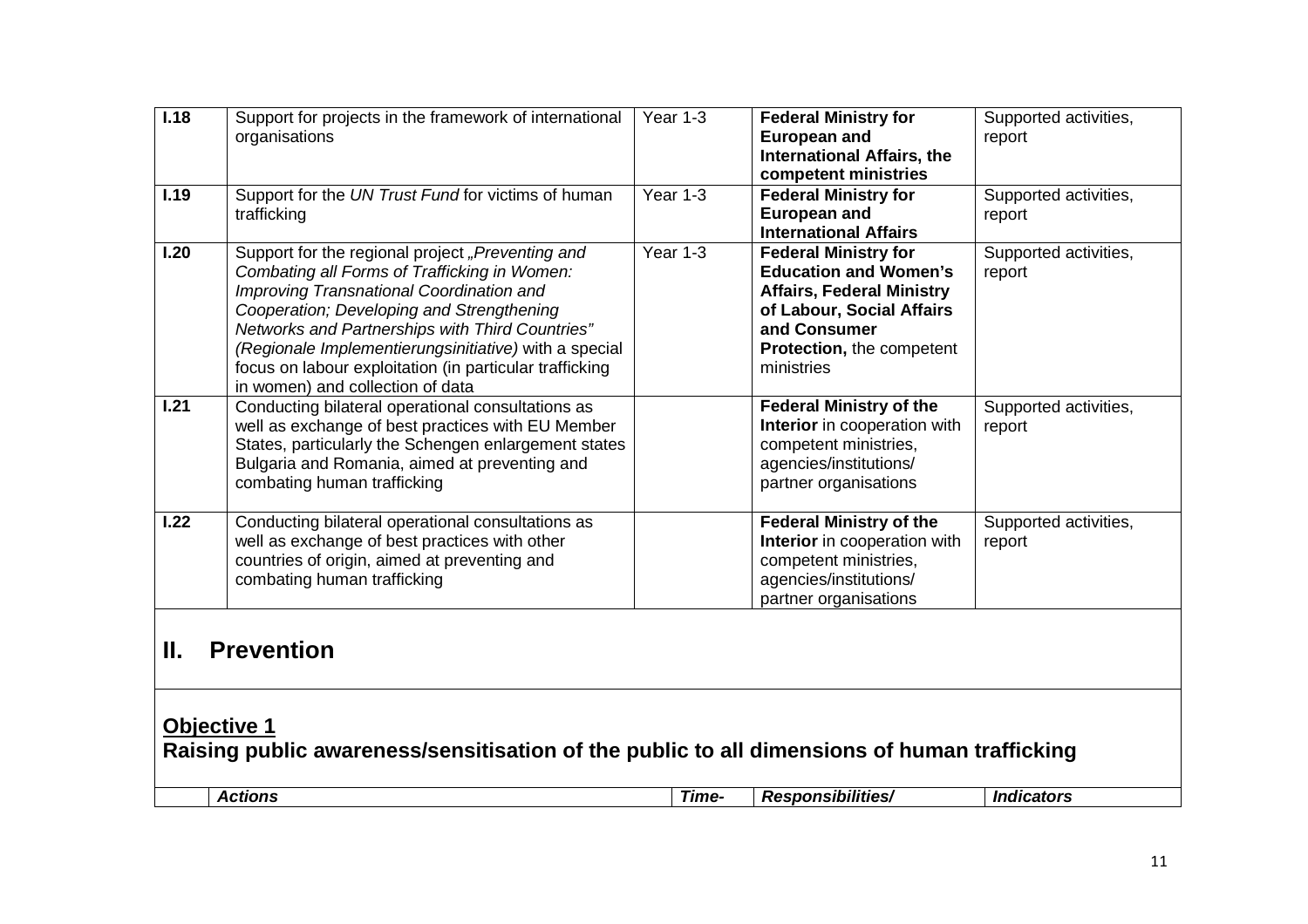|      |                                                                                                                                                                                                                       | table                  | <b>Implementation</b>                                                                                                                                                                                                                                                                                     |                                                                                            |
|------|-----------------------------------------------------------------------------------------------------------------------------------------------------------------------------------------------------------------------|------------------------|-----------------------------------------------------------------------------------------------------------------------------------------------------------------------------------------------------------------------------------------------------------------------------------------------------------|--------------------------------------------------------------------------------------------|
| II.1 | Staging an annual event on the topic of human trafficking<br>aimed at attracting public attention on EU Anti-Trafficking<br>Day on 18 October.                                                                        | $\overline{Y}$ ear 1-3 | <b>Federal Ministry for</b><br><b>European and</b><br><b>International Affairs in</b><br>cooperation with competent<br>ministries/<br>agencies/institutions/partner<br>organisations                                                                                                                      | Staging of the event,<br>report                                                            |
| II.2 | Promotion and presentation of the exhibition "Human<br>Trafficking - Slavery of the 21st Century" directed at youths<br>and young adults and as part of certain events                                                | Year 1-3               | <b>Federal Ministry for</b><br><b>European and</b><br><b>International Affairs,</b><br><b>Federal Ministry for</b><br><b>Education and Women's</b><br><b>Affairs, Federal Ministry of</b><br>the Interior, in cooperation<br>with competent<br>ministries/agencies/institutio<br>ns/partner organisations | Presentation of the<br>exhibition, report                                                  |
| II.3 | Creation of a web exhibition based on the travelling<br>exhibition "Human Trafficking - Slavery of the 21st<br>Century" and provision of accompanying material                                                        | Year 1                 | <b>Federal Ministry for</b><br><b>European and</b><br><b>International Affairs in</b><br>cooperation with competent<br>ministries/<br>agencies/institutions/partner<br>organisations                                                                                                                      | Web exhibition                                                                             |
| II.4 | Participation in/promotion of target group-oriented<br>information activities on the topic of human trafficking                                                                                                       | Year 1-3               | The respective competent<br>ministries in cooperation<br>with competent<br>agencies/institutions/partner<br>organisations                                                                                                                                                                                 | Information activities                                                                     |
| II.5 | Revising, updating and disseminating the existing<br>information material on human trafficking placing a special<br>focus on labour exploitation (e.g. adapting the existing<br>decree directed at labour inspectors) | Year 1-3               | The respective competent<br>ministries in cooperation<br>with competent<br>agencies/institutions/partner<br>organisations                                                                                                                                                                                 | Information<br>material/folders and<br>dissemination of<br>information<br>material/folders |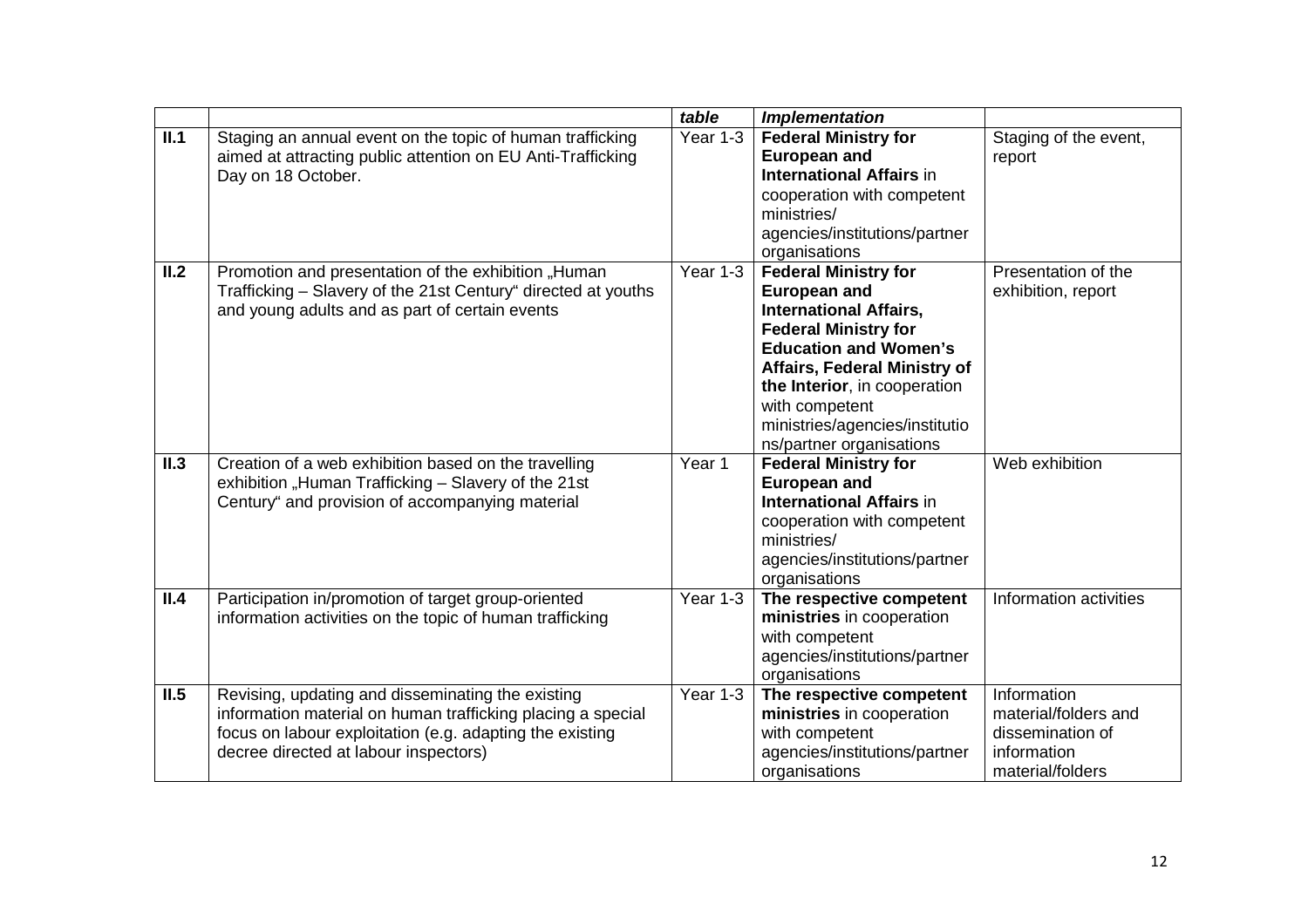| II.6 | Sensitisation of media representatives                                                                                                                                             | Year 1-3 | <b>Federal Ministry for</b><br><b>European and</b><br><b>International Affairs /</b><br><b>Federal Ministry of the</b><br>Interior in cooperation with<br>competent<br>agencies/institutions/partner<br>organisations | Information, discussion,<br>event |
|------|------------------------------------------------------------------------------------------------------------------------------------------------------------------------------------|----------|-----------------------------------------------------------------------------------------------------------------------------------------------------------------------------------------------------------------------|-----------------------------------|
| II.7 | Sensitisation of embassy staff and domestic staff employed<br>by diplomatic staff in Austria on the rights of private and<br>domestic workers                                      | Year 1-3 | <b>Federal Ministry for</b><br><b>European and</b><br><b>International Affairs in</b><br>cooperation with competent<br>ministries and LEFÖ-IBF                                                                        | Information, discussion,<br>event |
| II.8 | Updating of the information provided on the internet on the<br>topic of human trafficking, including the homepage of the<br>European Commission: www.ec.europa.eu/anti-trafficking | Year 1-3 | The respective competent<br>ministries                                                                                                                                                                                | Information on the<br>internet    |
| II.9 | Raising awareness on the hotline installed by the Federal<br><b>Criminal Intelligence Service</b>                                                                                  | Year 1-3 | <b>Federal Ministry of the</b><br>Interior in cooperation with<br>competent ministries/<br>agencies/institutions/partner<br>organisations                                                                             | Report                            |

## **Objective 2 Sensitisation/Awareness raising among specifically identified occupational groups on all dimensions of human trafficking**

|       | <b>Actions</b>                                            | Time-<br>table | <b>Responsibilities/</b><br><b>Implementation</b>                                                                                                                           | <i><b>Indicators</b></i>                          |
|-------|-----------------------------------------------------------|----------------|-----------------------------------------------------------------------------------------------------------------------------------------------------------------------------|---------------------------------------------------|
| II.10 | Conducting training seminars for law enforcement officers | Year 1-3       | <b>Federal Ministry of the</b><br>Interior, LEFÖ-IBF in<br>cooperation with federal<br>provinces/competent<br>ministries/agencies/<br>institutions/partner<br>organisations | Number of training<br>events conducted,<br>report |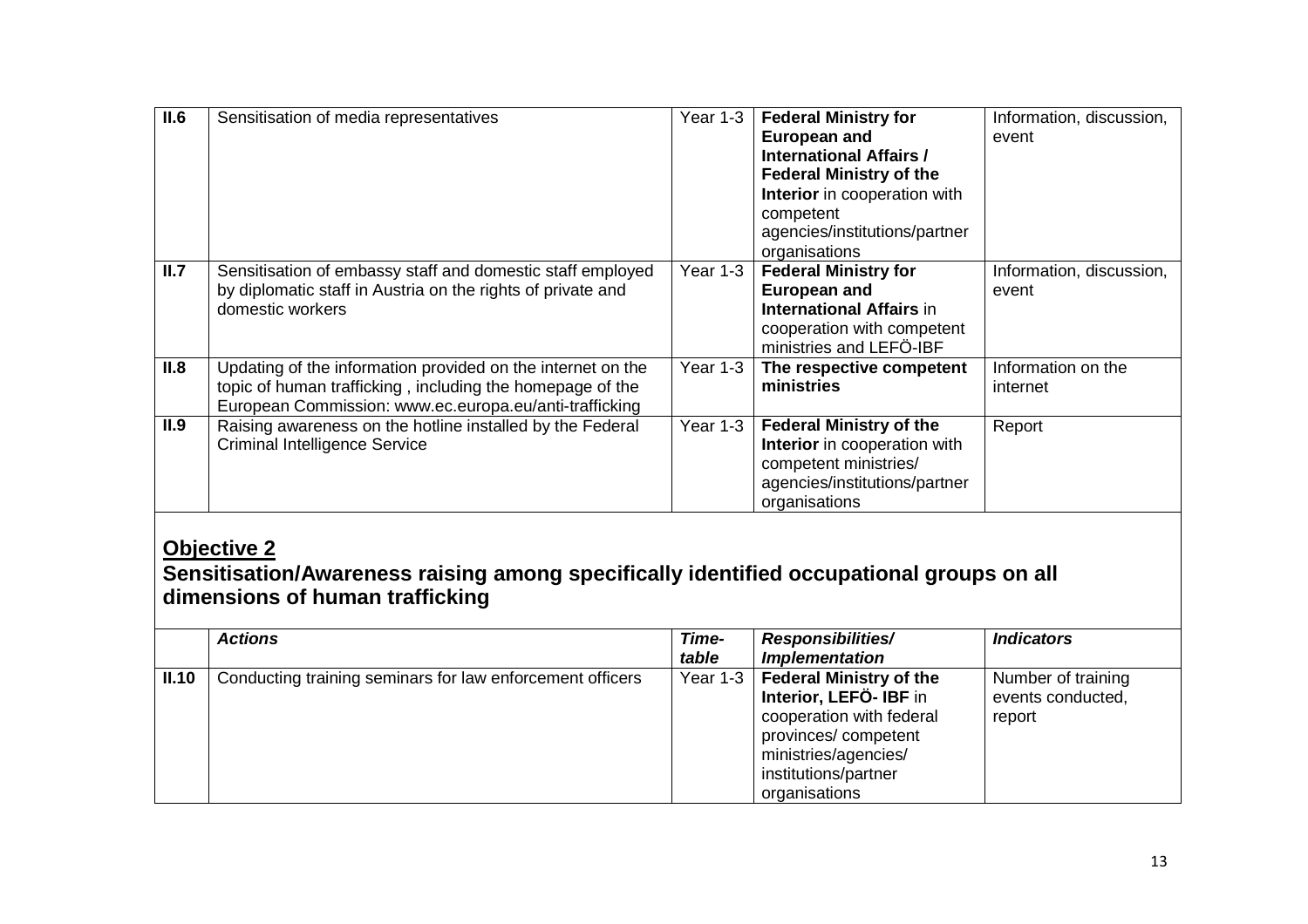| II.11 | Conducting training seminars for staff members of the alien<br>and asylum authorities                                                                                                                                                               | Year 1-3 | <b>Federal Ministry of the</b><br>Interior, LEFÖ-IBF, in<br>cooperation with competent<br>ministries, agencies/<br>institutions/partner<br>organisations                                                                | Number of training<br>events conducted,<br>report |
|-------|-----------------------------------------------------------------------------------------------------------------------------------------------------------------------------------------------------------------------------------------------------|----------|-------------------------------------------------------------------------------------------------------------------------------------------------------------------------------------------------------------------------|---------------------------------------------------|
| II.12 | Supporting training seminars on the topic of child trafficking<br>with a special focus on cooperation with the federal<br>provinces and within the federal provinces, aimed at<br>promoting multi-stakeholder cooperation (materials,<br>expertise) | Year 1-3 | <b>Federal Ministry for Family</b><br>and Youths, Federal<br>Ministry of the Interior in<br>cooperation with federal<br>provinces/competent<br>ministries/agencies/<br>institutions/partner<br>organisations            | Number of training<br>events conducted,<br>report |
| II.13 | Conducting training seminars for military personnel abroad                                                                                                                                                                                          | Year 1-3 | <b>Federal Ministry of</b><br>Defence and Sports in<br>cooperation with federal<br>provinces/competent<br>agencies/institutions/partner<br>organisations                                                                | Number of training<br>events conducted,<br>report |
| II.14 | Conducting training seminars for embassy staff, in particular<br>consulate staff working at the Austrian representations<br>abroad                                                                                                                  | Year 1-3 | <b>Federal Ministry for</b><br><b>European and</b><br><b>International Affairs,</b><br>LEFÖ- IBF in cooperation<br>with federal<br>provinces/competent<br>ministries/<br>agencies/institutions/partner<br>organisations | Number of training<br>events conducted,<br>report |
| II.15 | Conducting training seminars for judges and prosecutors                                                                                                                                                                                             | Year 1-3 | <b>Federal Ministry of Justice</b><br>in cooperation with LEFO-<br>IBF, federal provinces/<br>competent ministries/<br>agencies/institutions/partner<br>organisations                                                   | Number of training<br>events conducted,<br>report |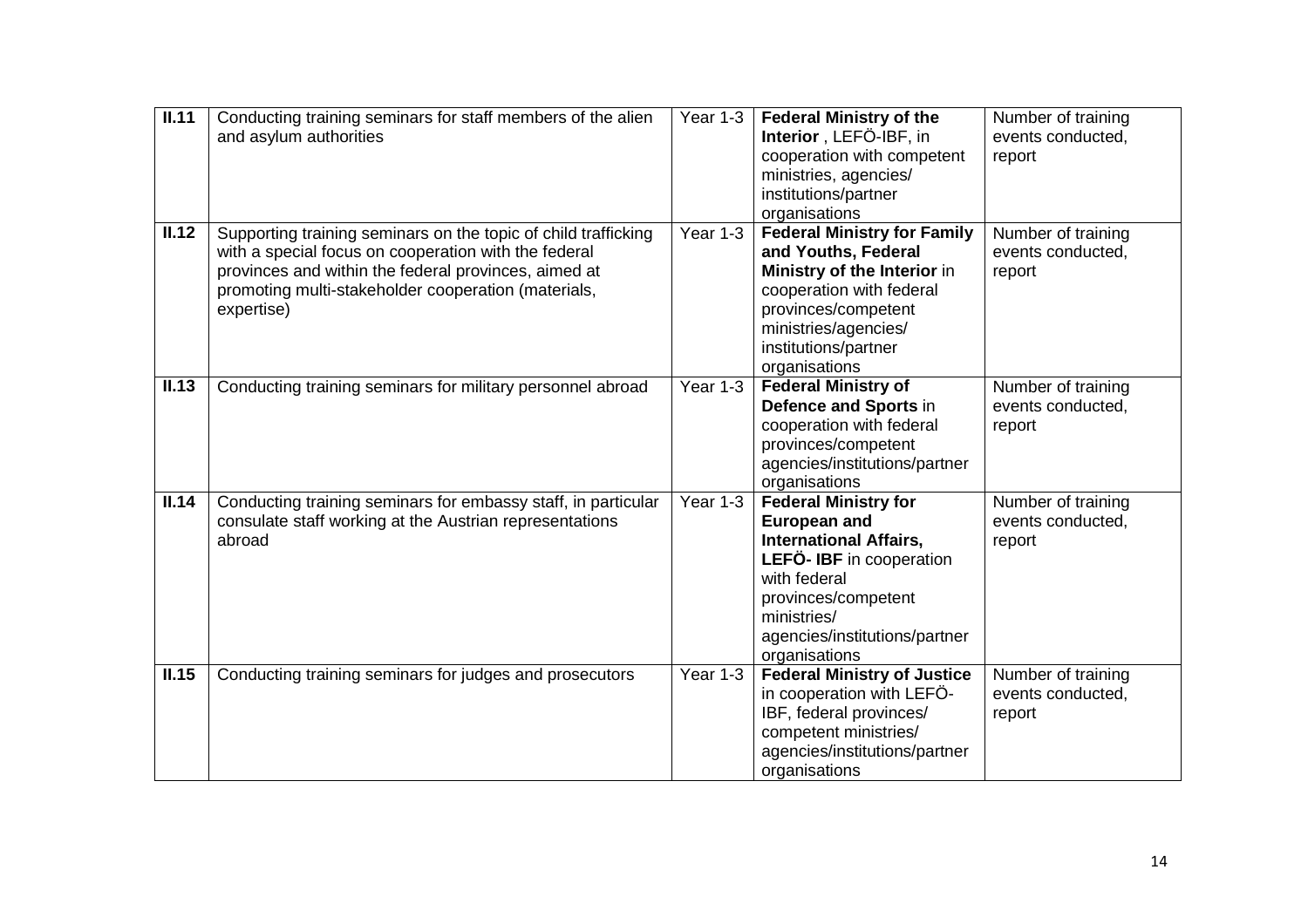| II.16                                                                            | Conducting sensitisation activities (such as training events)<br>on the topic of human trafficking for the purpose of labour<br>exploitation, in particular with respect to inspection of<br>workplaces and work realities | Year 1-3       | <b>Federal Ministry of Labour,</b><br><b>Social Affairs and</b><br><b>Consumer Protection,</b><br><b>Federal Ministry of</b><br><b>Finance, Federal Ministry</b><br>of Justice, LEFÖ-IBF in<br>cooperation with federal<br>provinces/competent<br>ministries/ agencies/<br>institutions/partner<br>organisations | Number of sensitisation<br>activities (training<br>events) conducted,<br>report |  |
|----------------------------------------------------------------------------------|----------------------------------------------------------------------------------------------------------------------------------------------------------------------------------------------------------------------------|----------------|------------------------------------------------------------------------------------------------------------------------------------------------------------------------------------------------------------------------------------------------------------------------------------------------------------------|---------------------------------------------------------------------------------|--|
| II.17                                                                            | Preparation and publication of an information folder on<br>legally compliant inter-country adoption                                                                                                                        | Year 1-3       | <b>Federal Ministry for Family</b><br>and Youths, Federal<br>Ministry of the Interior,<br><b>Federal Ministry for</b><br><b>European and</b><br><b>International Affairs,</b><br><b>Federal Ministry of Justice,</b><br><b>Federal Provinces</b>                                                                 | Folder, dissemination to<br>all competent<br>authorities                        |  |
| <b>Objective 3</b><br>Strengthening of the legal framework of preventive actions |                                                                                                                                                                                                                            |                |                                                                                                                                                                                                                                                                                                                  |                                                                                 |  |
|                                                                                  | <b>Actions</b>                                                                                                                                                                                                             | Time-<br>table | Responsibility/<br><b>Implementation</b>                                                                                                                                                                                                                                                                         | <b>Indicators</b>                                                               |  |
| II.18                                                                            | Examination of the possibility of ratification of the ILO<br>Convention (No. 189) concerning decent work for domestic<br>workers, 2011                                                                                     | Year 1-2       | <b>Federal Ministry of Labour,</b><br><b>Social Affairs and</b><br><b>Consumer Protection in</b>                                                                                                                                                                                                                 | Report (on presentation<br>to the National<br>Assembly)                         |  |

cooperation with competent ministries and federal

provinces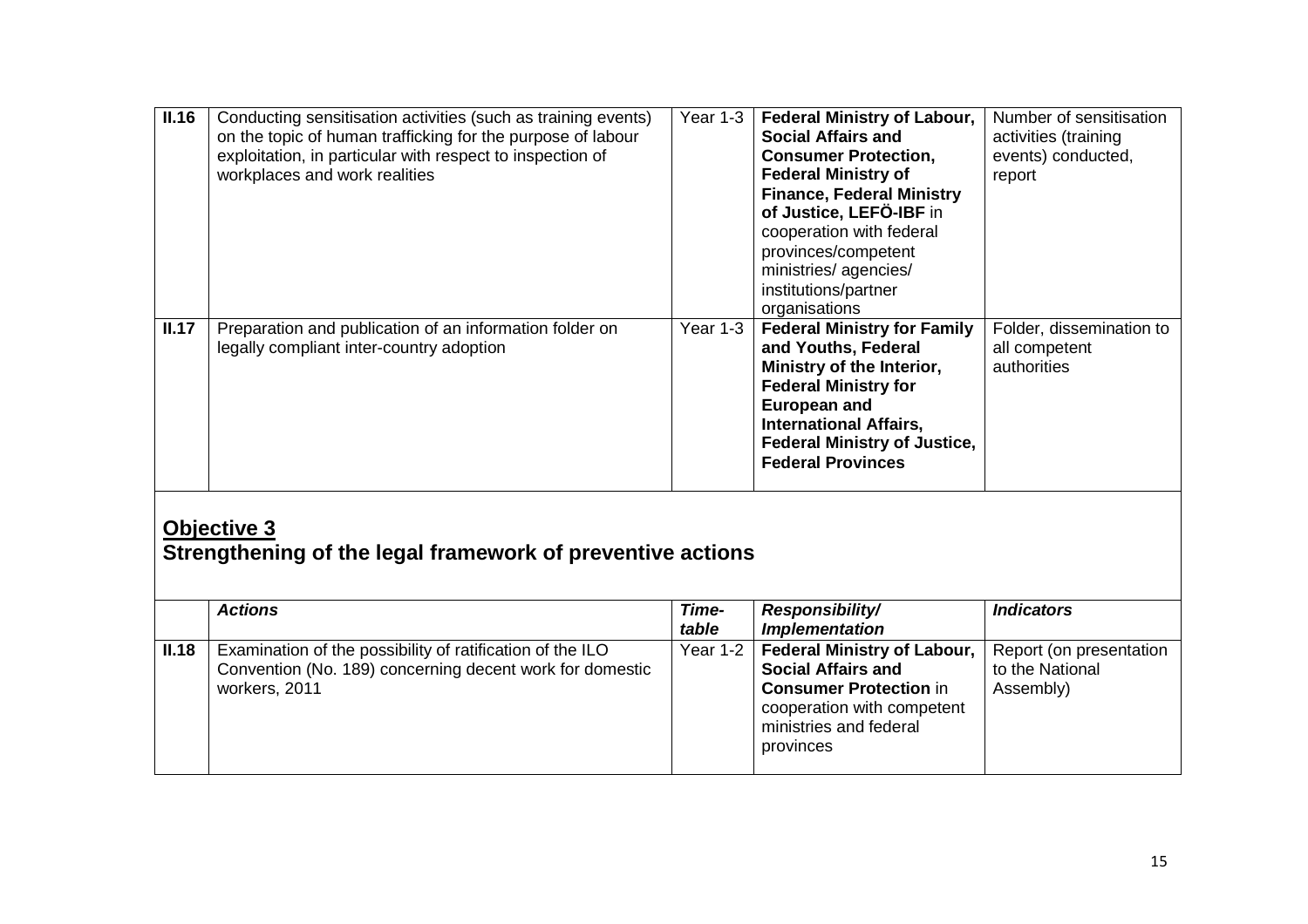| II.19                                                                                            | Examination of the possibility of ratification of the ILO<br>Protocol 2014 to the Convention on Forced Labour, 1930                                                                                                                                      | Year 1-2       | <b>Federal Ministry of Labour,</b><br><b>Social Affairs and</b><br><b>Consumer Protection in</b><br>cooperation with competent<br>ministries and federal<br>provinces                                                                                      | Report (on presentation<br>to the National<br>Assembly) |  |
|--------------------------------------------------------------------------------------------------|----------------------------------------------------------------------------------------------------------------------------------------------------------------------------------------------------------------------------------------------------------|----------------|------------------------------------------------------------------------------------------------------------------------------------------------------------------------------------------------------------------------------------------------------------|---------------------------------------------------------|--|
| II.20                                                                                            | Continued development of the provisions concerning the<br>protection of domestic workers of diplomatic staff in Austria<br>by the Federal Ministry for European and International<br>Affairs                                                             | Year 1         | <b>Federal Ministry for</b><br><b>European and</b><br><b>International Affairs</b>                                                                                                                                                                         | Report                                                  |  |
| II.21                                                                                            | Examination, whether experiences gathered have been<br>taken into account concerning measures directed at the<br>protection of domestic workers of diplomatic staff for the<br>benefit of other potentially vulnerable groups of employees<br>in Austria | Year 1-3       | <b>Federal Ministry of Labour,</b><br><b>Social Affairs and</b><br><b>Consumer Protection in</b><br>cooperation with the Federal<br>Ministry for European and<br>International Affairs and<br>competent agencies/<br>institutions/partner<br>organisations | Report                                                  |  |
| II.22                                                                                            | Examination of the possibility of ratification of the Council of<br>Europe Convention against organ trafficking                                                                                                                                          | Year 1-2       | <b>Federal Ministry of Justice</b><br>in cooperation with<br>competent ministries                                                                                                                                                                          | Report (on presentation<br>to the National<br>Assembly) |  |
| <b>Victim Protection</b><br>Ш.                                                                   |                                                                                                                                                                                                                                                          |                |                                                                                                                                                                                                                                                            |                                                         |  |
| <b>Objective 1</b><br>Improved cooperation in identifying potential victims of human trafficking |                                                                                                                                                                                                                                                          |                |                                                                                                                                                                                                                                                            |                                                         |  |
|                                                                                                  | <b>Actions</b>                                                                                                                                                                                                                                           | Time-<br>table | Responsibility/<br><b>Implementation</b>                                                                                                                                                                                                                   | <b>Indicators</b>                                       |  |
| III.1                                                                                            | Preparation of a decree by the Federal Ministry of the                                                                                                                                                                                                   | Year 1         | <b>Federal Ministry of the</b>                                                                                                                                                                                                                             | Decree, report                                          |  |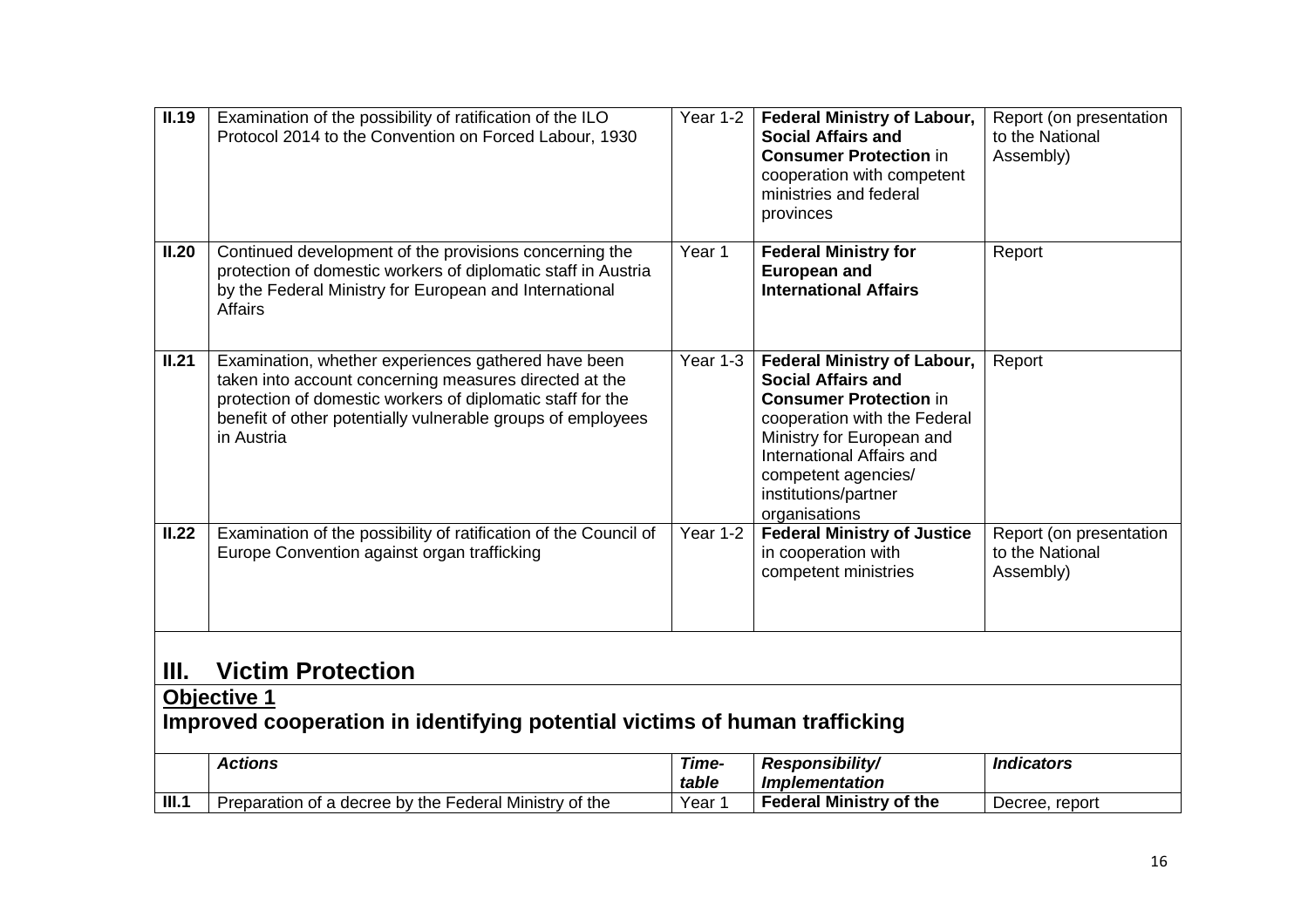|       | Interior concerning nationwide support for victims of human<br>trafficking including safeguarding rights of victims<br>nationwide; Evaluation of the implementation and, if<br>necessary, adaption                                                                                                                                                                                                                                                                                    |          | Interior in cooperation with<br>competent ministries/<br>agencies/institutions/<br>partner organisations and<br>LEFÖ-IBF                                                                                                                                                                     |                       |
|-------|---------------------------------------------------------------------------------------------------------------------------------------------------------------------------------------------------------------------------------------------------------------------------------------------------------------------------------------------------------------------------------------------------------------------------------------------------------------------------------------|----------|----------------------------------------------------------------------------------------------------------------------------------------------------------------------------------------------------------------------------------------------------------------------------------------------|-----------------------|
| III.2 | Promotion of sensitisation regarding the identification of<br>victims in custody pending deportation, accommodated in<br>initial reception centres and in other concerned<br>authorities' facilities by specially trained experts as well as<br>accompanying monitoring by the Human Rights Advisory<br>Council at the Federal Ministry of the Interior of sensitisation<br>activities regarding the identification of victims in custody<br>pending deportation and their protection | Year 1-3 | <b>Federal Ministry of the</b><br>Interior in cooperation with<br>LEFÖ-IBF and competent<br>ministries/agencies/<br>institutions/partner<br>organisations                                                                                                                                    | Report                |
| III.3 | Adaption and communication of indicators for the<br>identification of victims of human trafficking for the purpose<br>of labour exploitation for supervisory authorities                                                                                                                                                                                                                                                                                                              | Year 1   | <b>Federal Ministry of the</b><br><b>Interior, Federal Ministry of</b><br><b>Finance, Federal Ministry</b><br>of Justice, Federal Ministry<br>of Labour, Social Affairs<br>and Consumer Protection,<br><b>LEFÖ-IBF</b> in cooperation<br>with federal provinces and<br>partner organisations | Catalogue of criteria |

## **Objective 2**

 **Comprehensive counselling, care and support as well as enhanced social integration of victims of human trafficking** 

|       | <b>Actions</b>                                                                                                                                                    | Time-<br>table | <b>Responsibilities/</b><br><b>Implementation</b>                                                                                                                                       | <i><b>Indicators</b></i> |
|-------|-------------------------------------------------------------------------------------------------------------------------------------------------------------------|----------------|-----------------------------------------------------------------------------------------------------------------------------------------------------------------------------------------|--------------------------|
| III.4 | Evaluation of the status quo regarding access to medical<br>care for victims of human trafficking until the issuance of a<br>"special protection" residence title | Year 1-3       | <b>Federal Ministry for</b><br><b>Education and Women's</b><br><b>Affairs, Federal Ministry of</b><br>the Interior, respective<br>competent ministries in<br>cooperation with LEFÖ-IBF, | Report                   |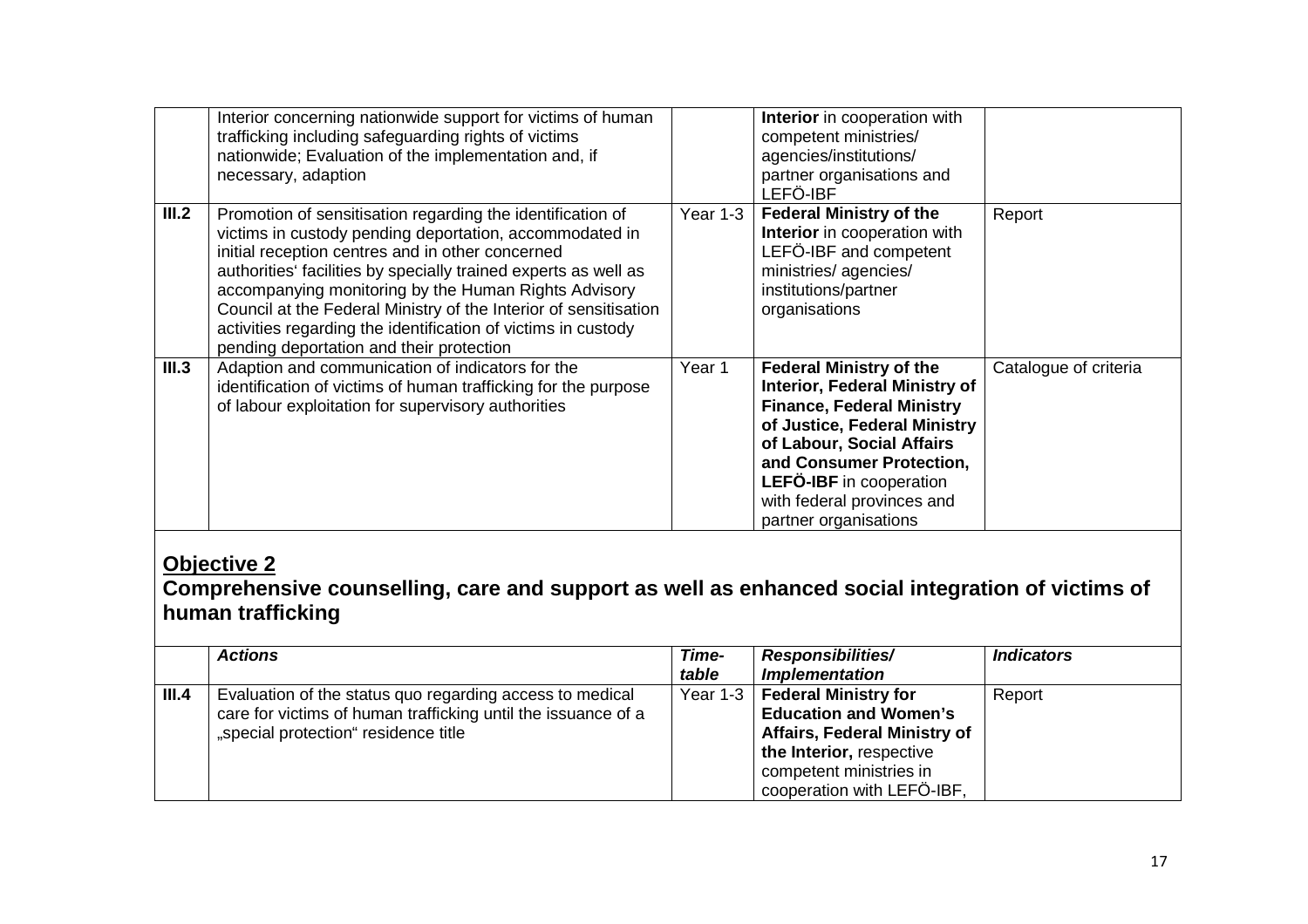|       |                                                                                                                                                                                                                        |          | federal provinces                                                                                                                                                                                                                                                                                                    |        |
|-------|------------------------------------------------------------------------------------------------------------------------------------------------------------------------------------------------------------------------|----------|----------------------------------------------------------------------------------------------------------------------------------------------------------------------------------------------------------------------------------------------------------------------------------------------------------------------|--------|
| III.5 | Evaluation of the practical implementation of opportunities to<br>access the labour market including skills development<br>activities                                                                                  | Year 1-3 | <b>Federal Ministry of Labour,</b><br><b>Social Affairs and</b><br><b>Consumer Protection in</b><br>cooperation with federal<br>provinces, the Federal<br>Ministry for Education and<br>Women's Affairs, LEFÖ-IBF                                                                                                    | Report |
| III.6 | Range of support services prior to the victim's voluntary<br>return focusing on conducting a risk analysis in line with the<br>relevant quality standards of such an analysis and for safe<br>return and reintegration | Year 1-3 | <b>Federal Ministry of the</b><br>Interior in cooperation with<br>competent ministries/<br>agencies/institutions/<br>partner organisations /<br>LEFÖ-IBF                                                                                                                                                             | Report |
| III.7 | Continued development of support services for male victims<br>of human trafficking                                                                                                                                     | Year 1-3 | <b>Federal Ministry of Labour,</b><br><b>Social Affairs and</b><br><b>Consumer Protection,</b><br><b>Federal Ministry of the</b><br>Interior and the respective<br>competent ministries in<br>cooperation with MEN-VIA<br>and LEFÖ-IBF                                                                               | Report |
| III.8 | Accompanying evaluation of the application of domestic<br>regulations governing the residence of victims of human<br>trafficking and, if necessary, development of proposals for<br>solutions                          | Year 1-3 | <b>Federal Ministry of the</b><br><b>Interior/Federal Ministry</b><br>for European and<br><b>International Affairs/</b><br><b>Federal Ministry of Justice/</b><br><b>Federal Ministry for</b><br><b>Education and Women's</b><br>Affairs in cooperation with<br>competent ministries, federal<br>provinces, LEFÖ-IBF | Report |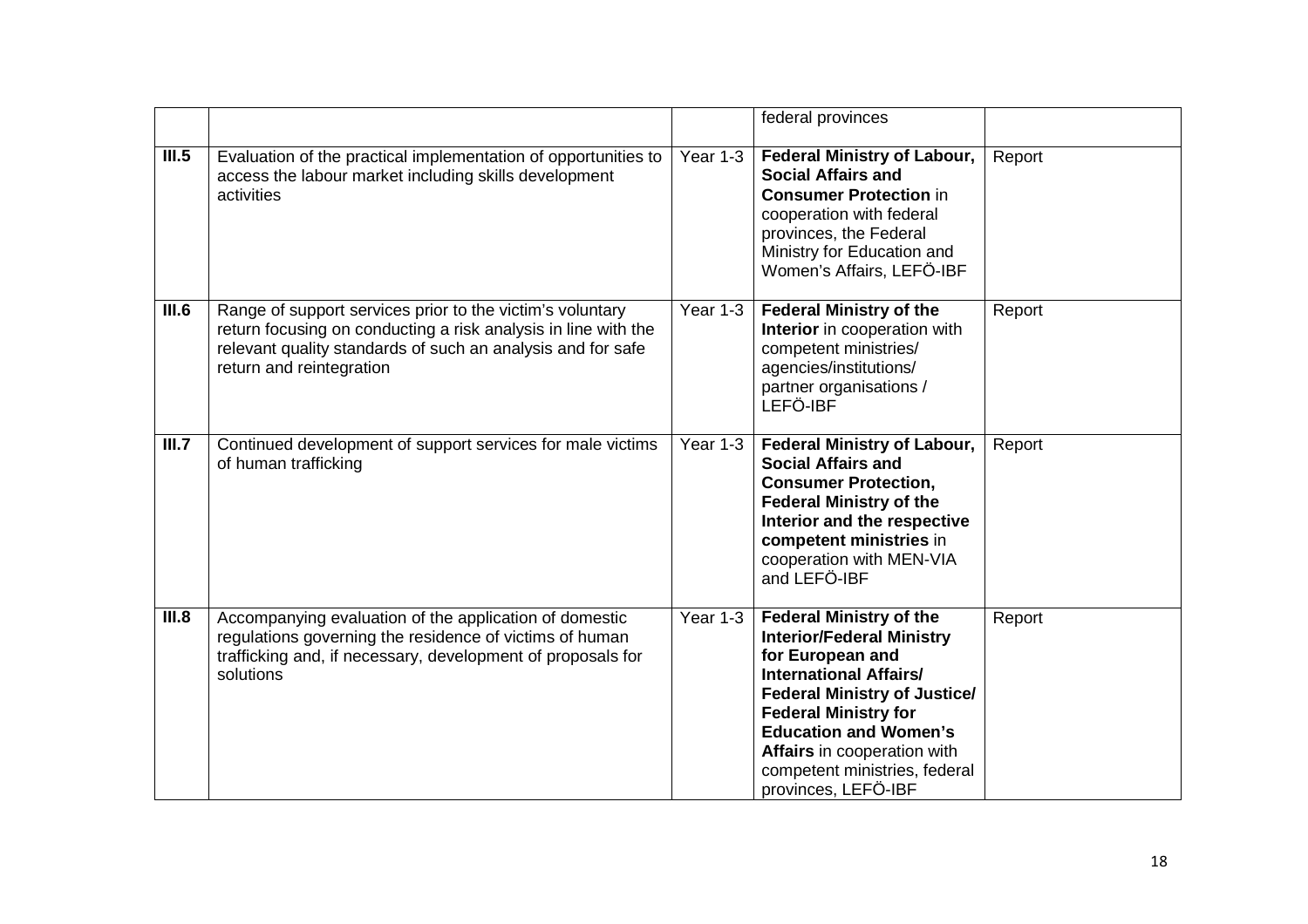| III.9  | Examination of the needs-oriented capacity adaptation of<br>LEFÖ-IBF and/or the existing services provided to victims | Year 1-3 $ $ | <b>Federal Ministry of the</b><br><b>Interior, Federal Ministry</b><br>for Education and<br><b>Women's Affairs</b>                                                 | Report |
|--------|-----------------------------------------------------------------------------------------------------------------------|--------------|--------------------------------------------------------------------------------------------------------------------------------------------------------------------|--------|
| III.10 | Assessment of the implementation of the non-punishment<br>regulation                                                  | Year 2-3     | <b>Federal Ministry of Justice,</b><br><b>Federal Ministry of the</b><br><b>Interior</b> in cooperation with<br>the federal provinces and<br>partner organisations | Report |

## **Objective 3 Implementation of specific activities relating to the protection of child victims**

|        | <b>Actions</b>                                                                                                                                                                                                                                                                                                                                    | Time-<br>table | <b>Responsibilities/</b><br><b>Implementation</b>                                                                                                                                                                                                                         | <b>Indicators</b>                                                                                                                              |
|--------|---------------------------------------------------------------------------------------------------------------------------------------------------------------------------------------------------------------------------------------------------------------------------------------------------------------------------------------------------|----------------|---------------------------------------------------------------------------------------------------------------------------------------------------------------------------------------------------------------------------------------------------------------------------|------------------------------------------------------------------------------------------------------------------------------------------------|
| III.11 | Finalisation of the concept aimed at enhanced cooperation<br>between the competent federal and province authorities<br>(Behörden der Bundesländer) in identifying and supporting<br>victims of child trafficking (NRM-National Referral<br>Mechanism) and submission of this concept to the<br>competent authorities for review of implementation | Year 1         | <b>Federal Ministry for Family</b><br>and Youths (WG-CT) in<br>cooperation with the Federal<br>Ministry for European and<br>International Affairs, Federal<br>Ministry of the Interior,<br>Federal Ministry of Justice,<br>federal provinces and<br>partner organisations | Concept, report                                                                                                                                |
| III.12 | Ongoing communication between the competent federal and<br>province authorities on the implementation of the concept<br>aimed at identifying and supporting victims of child<br>trafficking (NRM - National Referral Mechanism)                                                                                                                   | Year 1-2       | <b>Federal Ministry for Family</b><br>and Youths (WG-CT) in<br>cooperation with the Federal<br>Ministry for European and<br>International Affairs, Federal<br>Ministry of the Interior,<br>Federal Ministry of Justice,<br>federal provinces and                          | Minutes of meetings;<br>addressing the issue at<br>the respective meeting<br>of representatives of the<br>federal provinces;<br>outcome report |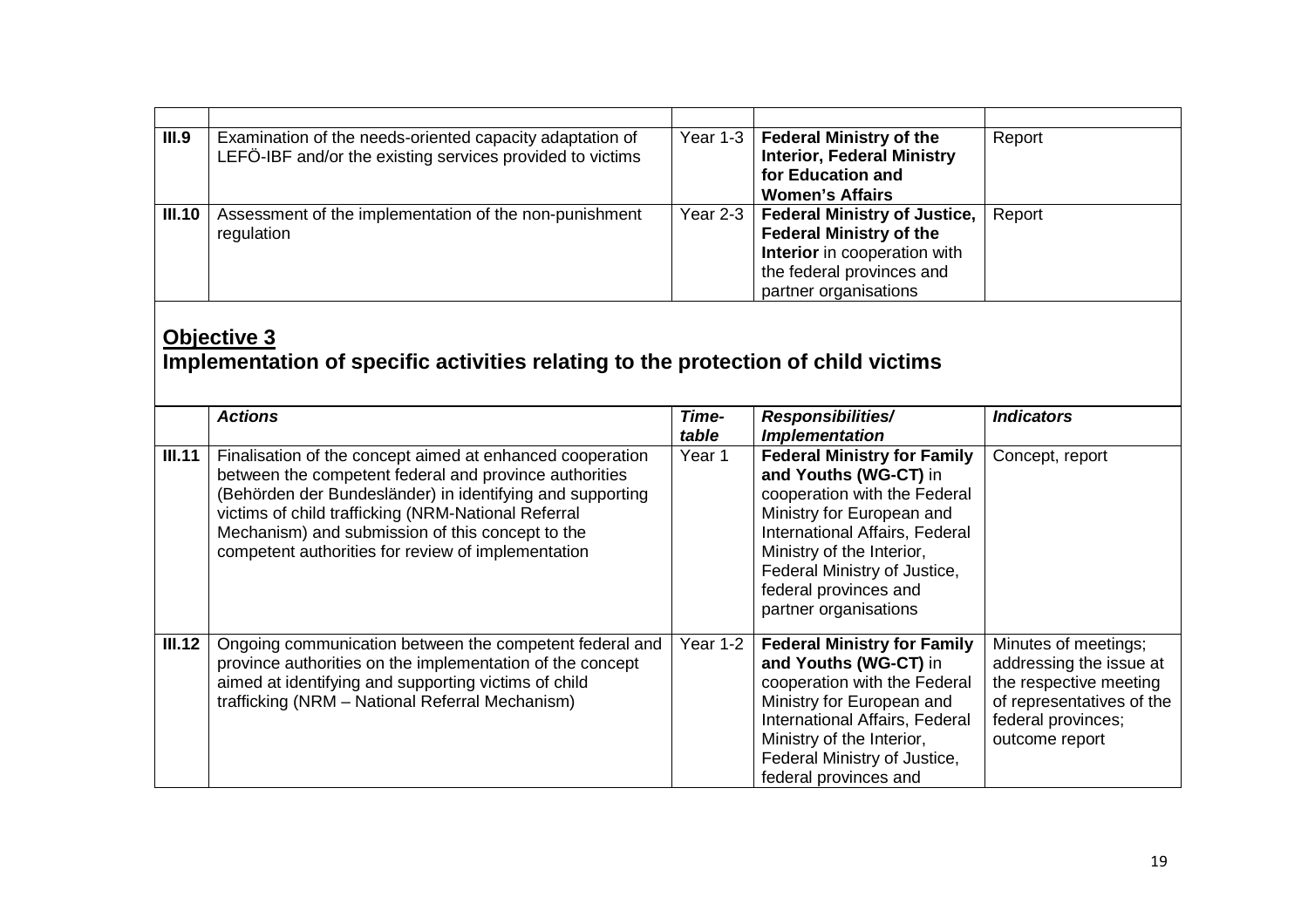|        |                                                                                                                                                                                                  |          | partner organisations                                                                                                                                                                                                                                                                                                                               |                                                                     |
|--------|--------------------------------------------------------------------------------------------------------------------------------------------------------------------------------------------------|----------|-----------------------------------------------------------------------------------------------------------------------------------------------------------------------------------------------------------------------------------------------------------------------------------------------------------------------------------------------------|---------------------------------------------------------------------|
| III.13 | Cross-linking of all participating agencies (governmental and<br>non-governmental) and discussion on a uniform standard of<br>support, care and accommodation of victims of child<br>trafficking | Year 2-3 | <b>Federal Ministry for Family</b><br>and Youth (WG-CT) in<br>cooperation with the Federal<br>Ministry for European and<br>International Affairs,<br>competent ministries and<br>partner organisations, in<br>particular child and youth<br>welfare of the federal<br>provinces as well as<br>establishments for<br>unaccompanied minor<br>refugees | Report and, if<br>necessary, pilot models<br>for the implementation |
| III.14 | Ongoing sensitisation of the affected agencies regarding<br>adequate accommodation and support of victims of child<br>trafficking throughout Austria                                             | Year 2-3 | <b>Federal Ministry for Family</b><br>and Youths (WG-CT) in<br>cooperation with the Federal<br>Ministry for European and<br>International Affairs,<br>competent ministries, federal<br>provinces and partner<br>organisations                                                                                                                       | Report                                                              |
| III.15 | Training seminars for employees in the area of child and<br>youth welfare in all federal provinces                                                                                               | Year 1-3 | <b>Federal Ministry for Family</b><br>and Youths (WG-CT) in<br>cooperation with the Federal<br>Ministry for European and<br>International Affairs,<br>competent ministries, federal<br>provinces and partner<br>organisations                                                                                                                       | Report                                                              |
| III.16 | Examination of the possibility of deploying teams of experts<br>in the federal provinces for the identification and clarification                                                                | Year 2-3 | <b>Federal Ministry for Family</b><br>and Youths (WG-CT) in<br>cooperation with the Federal                                                                                                                                                                                                                                                         | Report                                                              |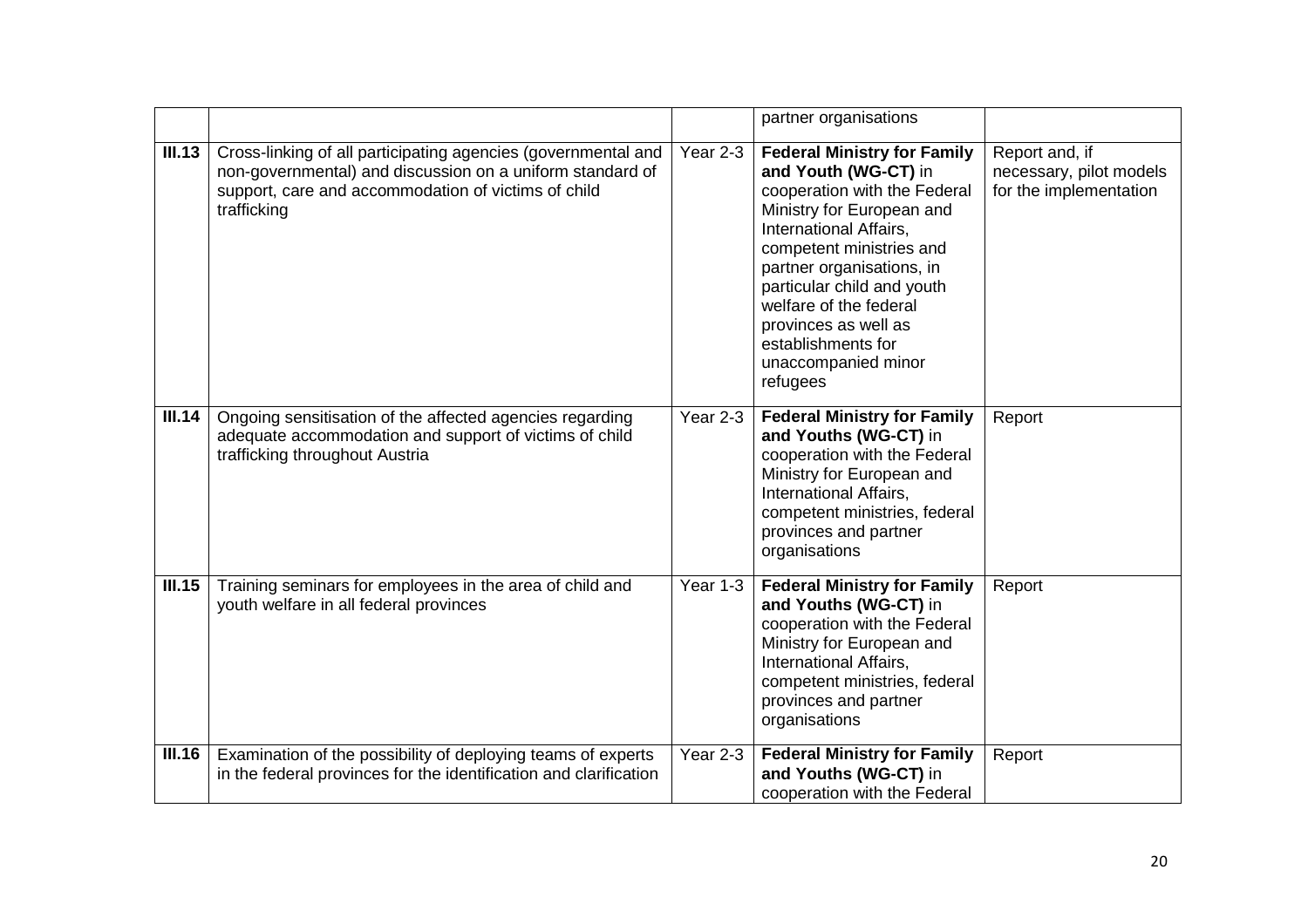|                                                                                                 | of potential incidences of child trafficking                                                                                                                                                                                                                                         |                | Ministry for European and<br>International Affairs,<br>competent ministries, federal<br>provinces and partner<br>organisations                                                                                                                 |                   |
|-------------------------------------------------------------------------------------------------|--------------------------------------------------------------------------------------------------------------------------------------------------------------------------------------------------------------------------------------------------------------------------------------|----------------|------------------------------------------------------------------------------------------------------------------------------------------------------------------------------------------------------------------------------------------------|-------------------|
| III.17                                                                                          | Assessment of the usefulness of the "Guardianship"<br>Models <sup>5</sup> or alternative models for the support of potential<br>under-age victims of human trafficking in Austria based on<br>the recommendations of the FRA <sup>6</sup>                                            | Year 2-3       | <b>Federal Ministry for Family</b><br>and Youth (WG-CT),<br><b>Federal Ministry for</b><br><b>European and</b><br><b>International Affairs, in</b><br>cooperation with competent<br>ministries, federal provinces<br>and partner organisations | Report            |
| III.18                                                                                          | Assessment of the approaches taken in repatriating children<br>and development of a comprehensive nationwide concept<br>towards optimizing the return/repatriation in line with<br>children's rights and expansion of the partnership network to<br>ensure the child's best interest | Year 1-3       | <b>Federal Ministry for Family</b><br>and Youth (WG-CT),<br><b>Federal Ministry of the</b><br>Interior in cooperation with<br>federal provinces and<br>competent ministries and<br>partner organisations                                       | Report/concept    |
| <b>Objective 4</b><br>Improving the possibilities for compensating victims of human trafficking |                                                                                                                                                                                                                                                                                      |                |                                                                                                                                                                                                                                                |                   |
|                                                                                                 | <b>Actions</b>                                                                                                                                                                                                                                                                       | Time-<br>table | Responsibilities/<br><b>Implementation</b>                                                                                                                                                                                                     | <b>Indicators</b> |
| III.19                                                                                          | Evaluation of access to compensation and assessment of<br>improvements                                                                                                                                                                                                               | Year 1-3       | <b>Federal Ministry of Justice,</b><br>in cooperation with<br>competent ministries/                                                                                                                                                            | Report            |

 $^5$  Appointment of a person of trust for the attendance of a potential victim with regard to all activities (status of residency, health, education, assessment of a child's welfare

 ${}^6$ EU-FRA&European Commission (2014): Guardianship for children deprived of parental care. A handbook to reinforce guardianship systems to cater for the specific needs of child victims of trafficking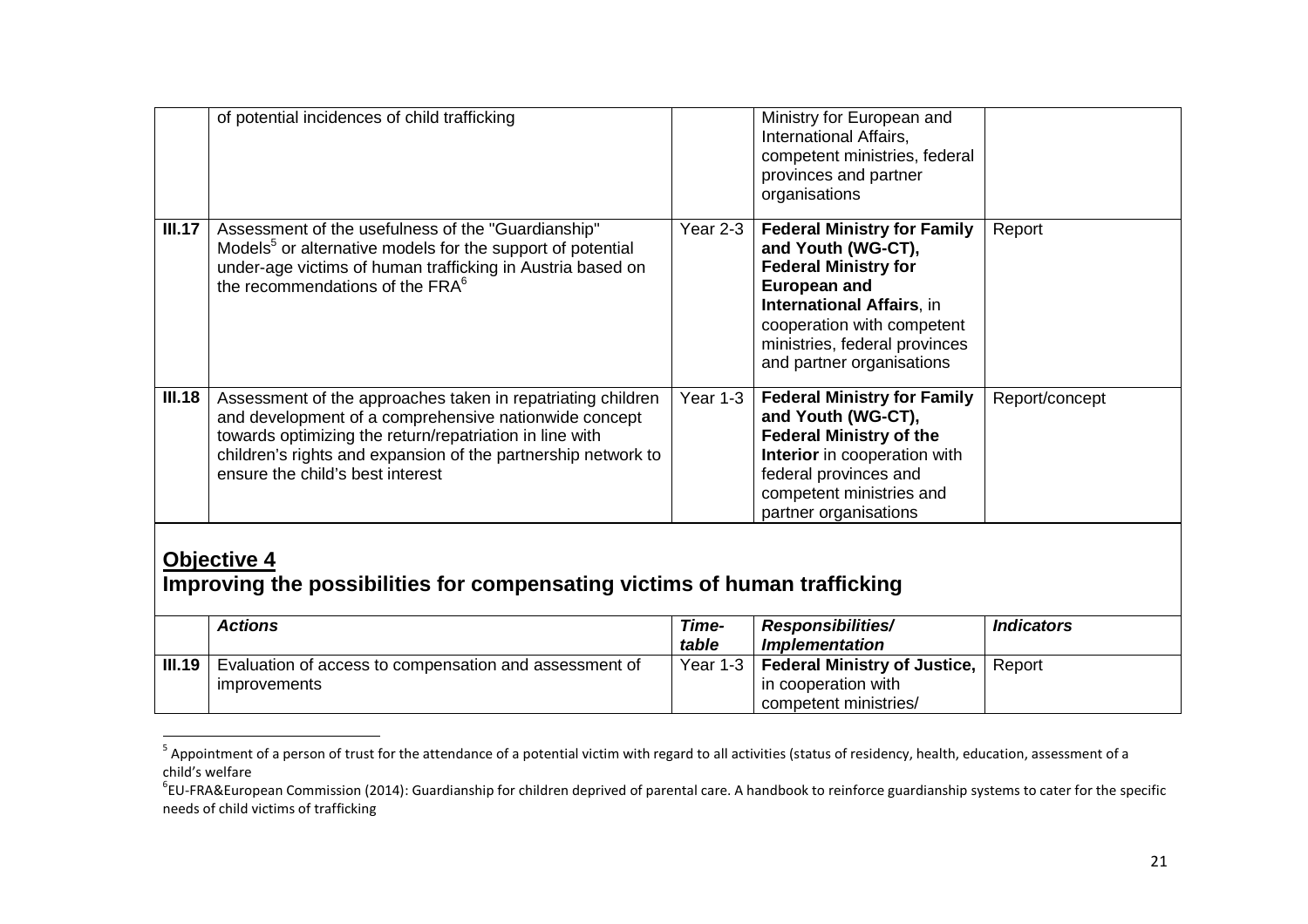|                                    |                                                                                                                                                                                                                                                         |                        | agencies/ institutions/partner<br>organisations                                                                                      |                   |
|------------------------------------|---------------------------------------------------------------------------------------------------------------------------------------------------------------------------------------------------------------------------------------------------------|------------------------|--------------------------------------------------------------------------------------------------------------------------------------|-------------------|
| IV.                                | <b>Criminal Prosecution</b>                                                                                                                                                                                                                             |                        |                                                                                                                                      |                   |
|                                    | <b>Objective 1</b><br>Improving activities in the field of criminal prosecution                                                                                                                                                                         |                        |                                                                                                                                      |                   |
|                                    | <b>Actions</b>                                                                                                                                                                                                                                          | Time-<br>table         | Responsibilities/<br><b>Implementation</b>                                                                                           | <b>Indicators</b> |
| IV.1                               | Evaluation of the adaptation of the regulations under<br>(criminal) law and the relevant jurisprudence on human<br>trafficking, in particular with regard to the implementation<br>of directive 2011/36/ EU on combating trafficking in<br>human beings | Year 1-3               | <b>Federal Ministry of Justice</b><br>in cooperation with<br>competent ministries/<br>agencies/institutions/partner<br>organisations | Report            |
| IV.2                               | Examination and, if necessary, improvement of the<br>cooperation between NGO's and law enforcement<br>authorities                                                                                                                                       | Year 1-3               | <b>Federal Ministry of Justice</b><br>in cooperation with the<br>Federal Ministry of the<br>Interior, LEFÖ-IBF                       | Report            |
| $\overline{IV.3}$                  | Illustration and analysis of the regulation under (criminal)<br>law as regards the factual conditions of exploitation                                                                                                                                   | $\overline{Y}$ ear 1-2 | <b>Federal Ministry of Justice</b><br>in cooperation with<br>competent ministries/<br>agencies/institutions/partner<br>organisations | Report            |
| <b>Evaluation/Monitoring</b><br>V. |                                                                                                                                                                                                                                                         |                        |                                                                                                                                      |                   |
|                                    | <b>Objective 1</b>                                                                                                                                                                                                                                      |                        |                                                                                                                                      |                   |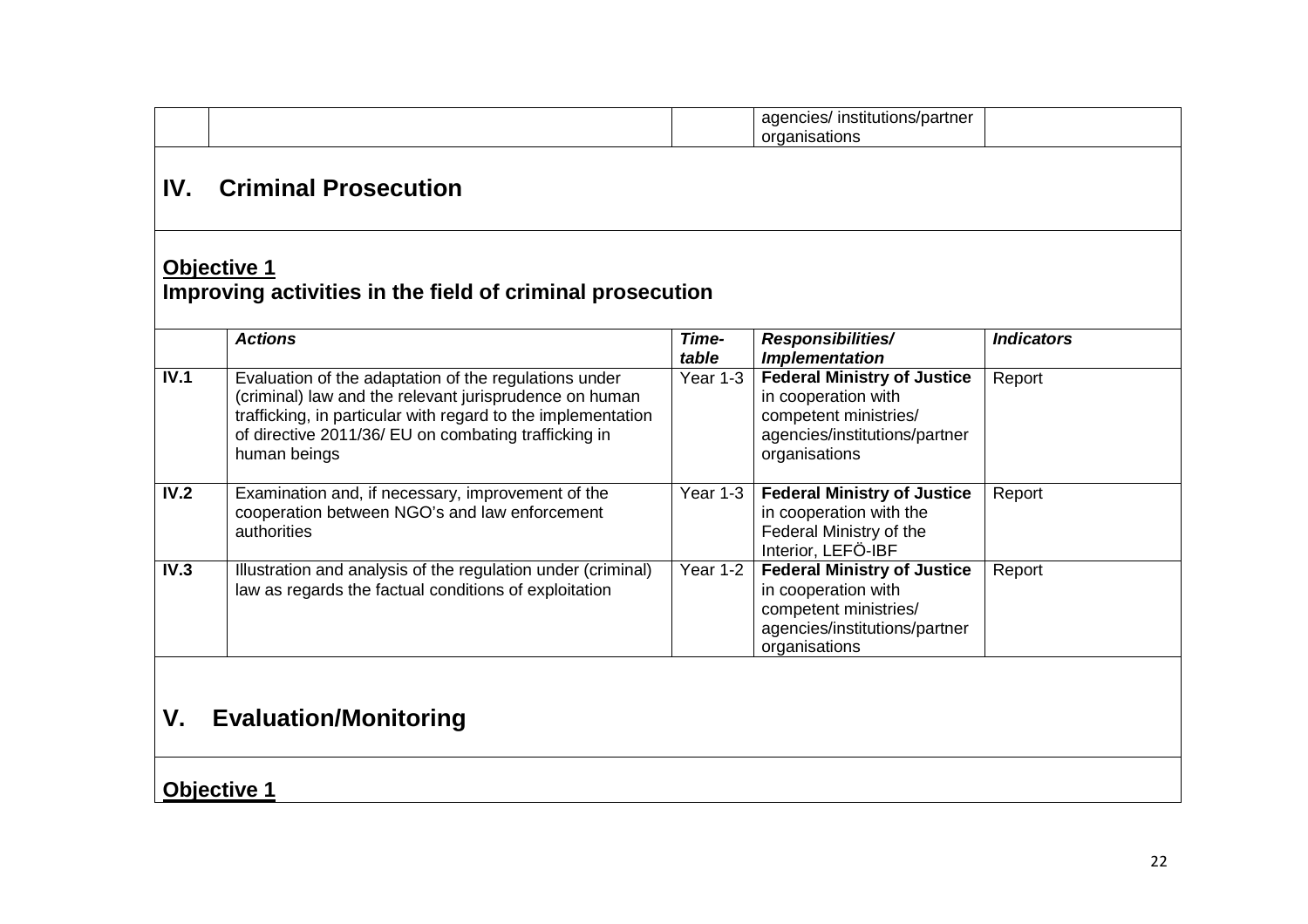|     | Improvement of the data available on human trafficking                                                                                                                                                                                                                                                                                                                                                                                                                                                |                |                                                                                                                                                                                            |                                                                                                 |  |
|-----|-------------------------------------------------------------------------------------------------------------------------------------------------------------------------------------------------------------------------------------------------------------------------------------------------------------------------------------------------------------------------------------------------------------------------------------------------------------------------------------------------------|----------------|--------------------------------------------------------------------------------------------------------------------------------------------------------------------------------------------|-------------------------------------------------------------------------------------------------|--|
|     | <b>Actions</b>                                                                                                                                                                                                                                                                                                                                                                                                                                                                                        | Time-<br>table | Responsibilities/<br><b>Implementation</b>                                                                                                                                                 | <b>Indicators</b>                                                                               |  |
| V.1 | Improving the collection of data included in the criminal<br>statistics prepared by police authorities with respect to<br>human trafficking based on the guidelines published in<br>connection with the statistics project conducted by the<br>Federal Ministry of the Interior/IOM on the standardisation<br>of the collection of data on human trafficking within the EU,<br>taking account of the provisions on data protection and in<br>accordance with the relevant work undertaken at EU level | Year 1-3       | <b>Federal Ministry of the</b><br>Interior in cooperation with<br>competent ministries/<br>agencies/ institutions/partner<br>organisations                                                 | <b>Published statistical</b><br>data                                                            |  |
| V.2 | Participation in the project "Towards a pan-European<br>monitoring system on trafficking in human<br>beings" promoted by the EU and under the leadership of<br>Portugal                                                                                                                                                                                                                                                                                                                               | Year 1-3       | <b>Federal Ministry of the</b><br>Interior in cooperation with<br>competent agencies/<br>institutions/partner<br>organisations                                                             | Supported activities,<br>report                                                                 |  |
| V.3 | Enhancement of the collection and recording of cases<br>settled by courts and convictions for trafficking in human<br>beings (enabling the compilation of all offences leading to<br>convictions in the criminal statistics prepared by courts,<br>enabling the registration of the victim's date of birth,<br>gender and nationality in the electronic dockets kept by<br>judicial authorities)                                                                                                      | Year 1-3       | <b>Federal Ministry of Justice</b>                                                                                                                                                         | Findings prepared by<br>the WG on improving<br>the data basis of<br>criminal justice statistics |  |
| V.4 | Preparation of an annual operational status report on<br>human trafficking in Austria including trends and<br>developments                                                                                                                                                                                                                                                                                                                                                                            | Year 1-3       | <b>Federal Ministry for the</b><br>Interior in cooperation with<br>competent ministries/<br>agencies/institutions/partner<br>organisations                                                 | Report                                                                                          |  |
| V.5 | Establishment of a working group on data collection and<br>creation of the relevant conditions necessary for the<br>collection of conclusive data                                                                                                                                                                                                                                                                                                                                                     | Year 1-3       | <b>Federal Ministry of the</b><br><b>Interior / Federal Ministry</b><br>for European and<br><b>International Affairs in</b><br>cooperation with competent<br>agencies/institutions/partner |                                                                                                 |  |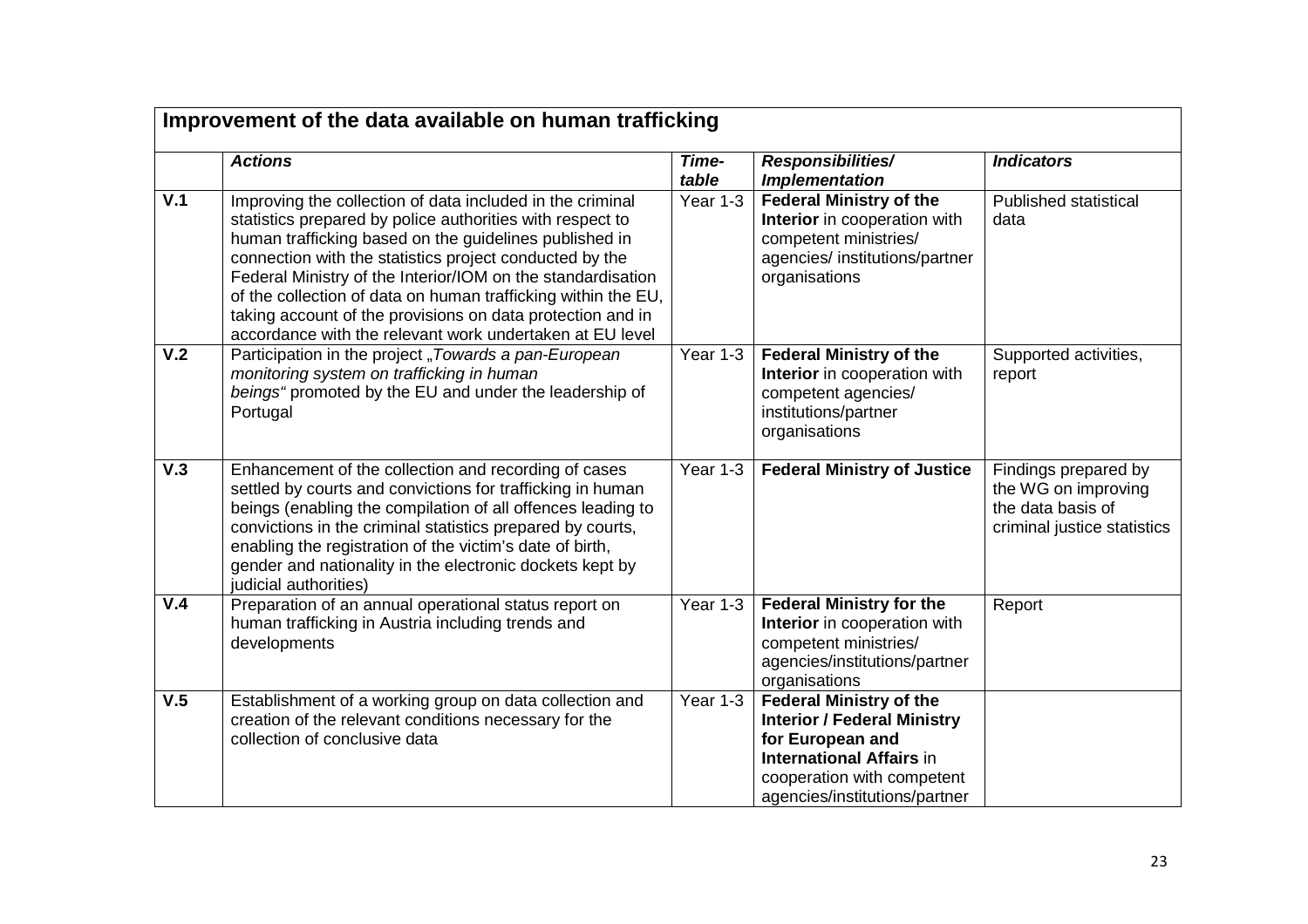|                                                                    |                                                                                                                            |                   | organisations                                                                                                                                                                         |                     |  |
|--------------------------------------------------------------------|----------------------------------------------------------------------------------------------------------------------------|-------------------|---------------------------------------------------------------------------------------------------------------------------------------------------------------------------------------|---------------------|--|
| V.6                                                                | Collection of statistical data for various purposes including<br>reporting to the European Commission                      | Year 1-3          | <b>Federal Ministry for</b><br><b>European and</b><br><b>International Affairs in</b><br>cooperation with competent<br>ministries/<br>agencies/ institutions/partner<br>organisations | Report              |  |
| Objective 2<br>Enhanced research on the topic of human trafficking |                                                                                                                            |                   |                                                                                                                                                                                       |                     |  |
|                                                                    | <b>Actions</b>                                                                                                             | Time-<br>table    | Responsibilities/<br><b>Implementation</b>                                                                                                                                            | <b>Indicators</b>   |  |
| V.7                                                                | Providing support to research projects on recent issues in<br>the field of human trafficking                               | Year 1-3          | the respective competent<br>ministries                                                                                                                                                | Research projects   |  |
| V.8                                                                | Publication of articles in special interest magazines                                                                      | Year 1-3          | the respective competent<br>ministries                                                                                                                                                | <b>Publications</b> |  |
| V.9                                                                | Collection/survey of research studies on the topic of<br>human trafficking as well as updating the existing list           | Year <sub>3</sub> | <b>Federal Ministry for</b><br><b>European and</b><br><b>International Affairs in</b><br>cooperation with competent<br>ministries/<br>agencies/institutions/partner<br>organisations  | Report              |  |
| V.10                                                               | Preparation and regular updating of a list specifying<br>research topics that may be relevant for the work of the<br>TF-HT | Year 1-3          | <b>Federal Ministry for</b><br><b>European and</b><br><b>International Affairs in</b><br>cooperation with competent<br>ministries/<br>agencies/institutions/partner<br>organisations  | Report              |  |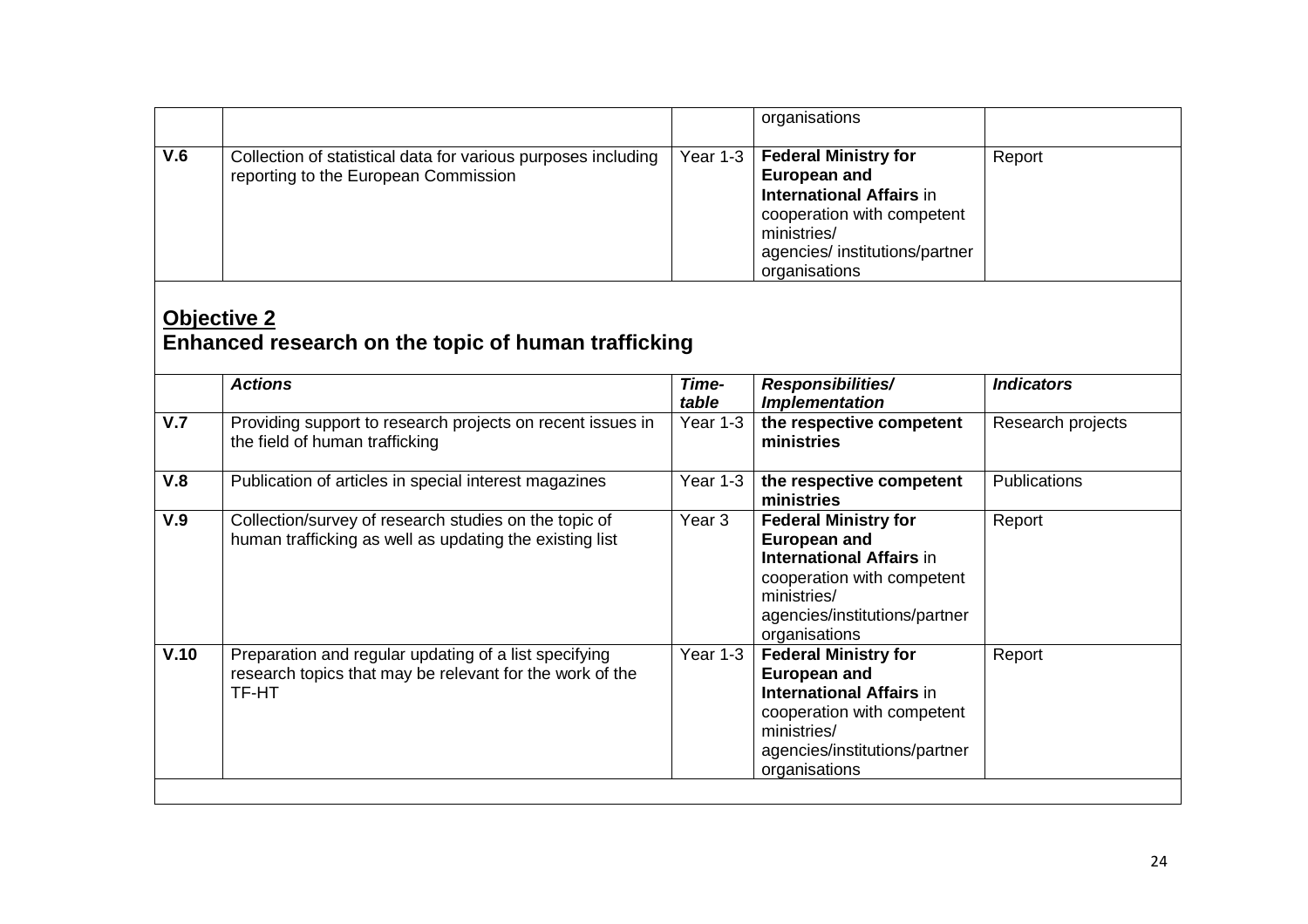## **Objective <sup>3</sup> Review of the measures taken so far by Austria in combating human trafficking**

|      | <b>Actions</b>                                                                                                                                                               | Time-<br>table    | <b>Responsibilities/</b><br><b>Implementation</b>                                                                                                                                    | <b>Indicators</b> |
|------|------------------------------------------------------------------------------------------------------------------------------------------------------------------------------|-------------------|--------------------------------------------------------------------------------------------------------------------------------------------------------------------------------------|-------------------|
| V.11 | Preparation of a progress report by the working group<br>on prostitution focusing on human trafficking                                                                       | Year <sub>3</sub> | <b>Federal Ministry for</b><br><b>Education and Women's</b><br>Affairs in cooperation with<br>members of the WG<br>"Prostitution"                                                    | Report            |
| V.12 | Evaluation of the implementation of the<br>recommendations made by the working group on child<br>trafficking in the framework of the TF-HT                                   | Year <sub>3</sub> | <b>Federal Ministry for Family</b><br>and Youths in cooperation<br>with members of the WG<br>"Child trafficking"                                                                     | Report            |
| V.13 | Evaluation of the implementation of the<br>recommendations made by the working group on labour<br>exploitation in the framework of the TF-HT                                 | Year <sub>3</sub> | <b>Federal Ministry of Labour,</b><br><b>Social Affairs and</b><br><b>Consumer Protection in</b><br>cooperation with members of<br>the WG "Labour Exploitation"                      | Report            |
| V.14 | Preparation of an annual report on the implementation of<br>the NAP 2015-2017                                                                                                | Year 1-3          | <b>Federal Ministry for</b><br><b>European and</b><br><b>International Affairs in</b><br>cooperation with competent<br>ministries/<br>agencies/institutions/partner<br>organisations | Report            |
| V.15 | Preparation of a comprehensive 3-year report on the<br>implementation of the NAP 2015-2017 for submission to<br>the Austrian federal government and the national<br>assembly | Year 3            | <b>Federal Ministry for</b><br><b>European and</b><br><b>International Affairs in</b><br>cooperation with competent<br>ministries/<br>agencies/institutions/partner                  | Report            |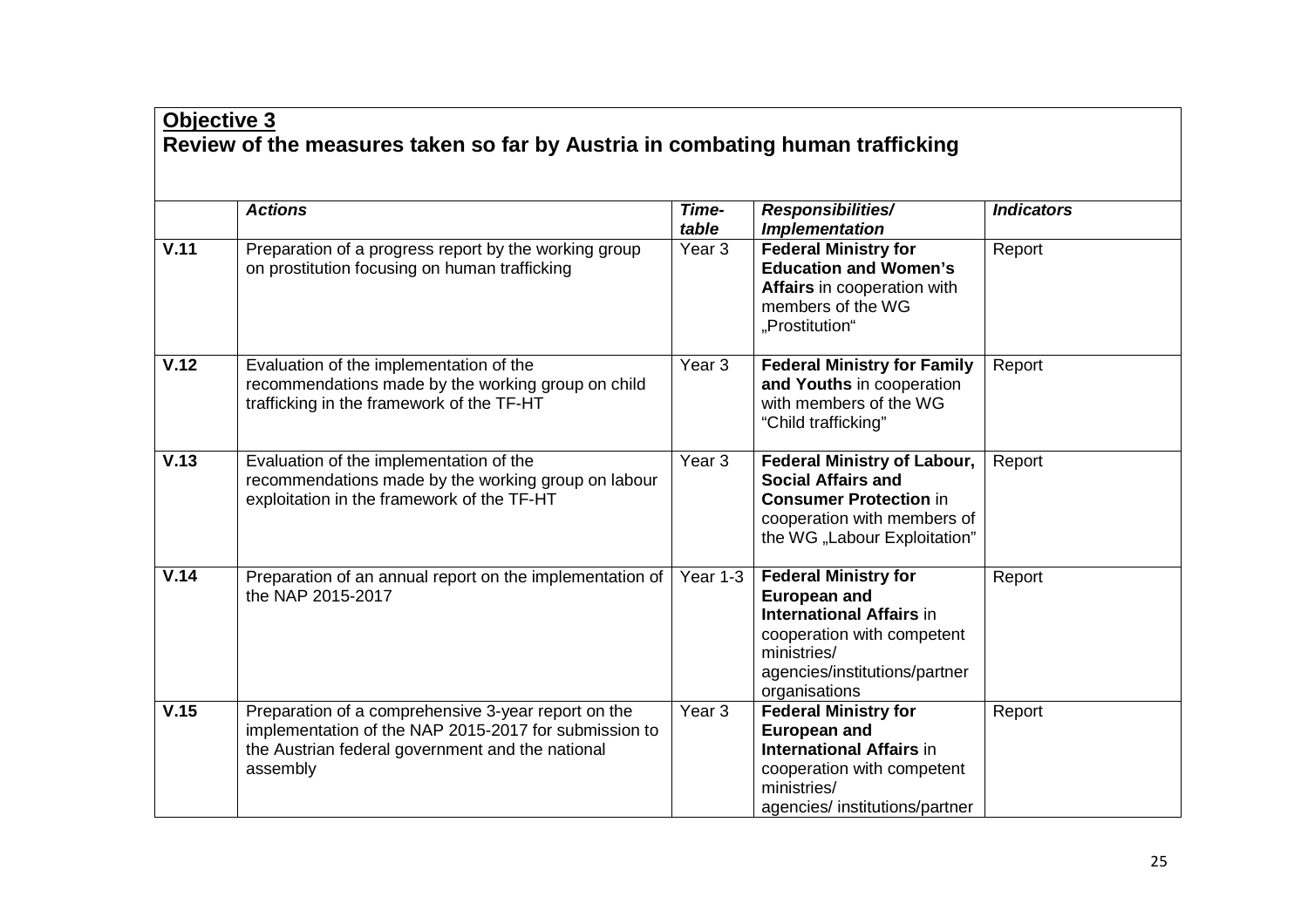|      |                                                                                                                                                                                                                      |          | organisations                                                                                                                                                                        |                            |
|------|----------------------------------------------------------------------------------------------------------------------------------------------------------------------------------------------------------------------|----------|--------------------------------------------------------------------------------------------------------------------------------------------------------------------------------------|----------------------------|
| V.16 | Transmission of information on developments<br>concerning human trafficking, on the impact of the<br>activities aimed at combating trafficking including the<br>collection of statistical data to the EU-Coordinator | Year 1-3 | <b>Federal Ministry for</b><br><b>European and</b><br><b>International Affairs in</b><br>cooperation with competent<br>ministries/<br>agencies/institutions/partner<br>organisations | Report                     |
| V.17 | Participation of Austria in international monitoring<br>processes such as in the framework of the Council of<br>Europe (GRETA), United Nations and OSCE                                                              | Year 1-3 | <b>Federal Ministry for</b><br><b>European and</b><br><b>International Affairs in</b><br>cooperation with competent<br>ministries/<br>agencies/institutions/partner<br>organisations | Report/<br>Recommendations |